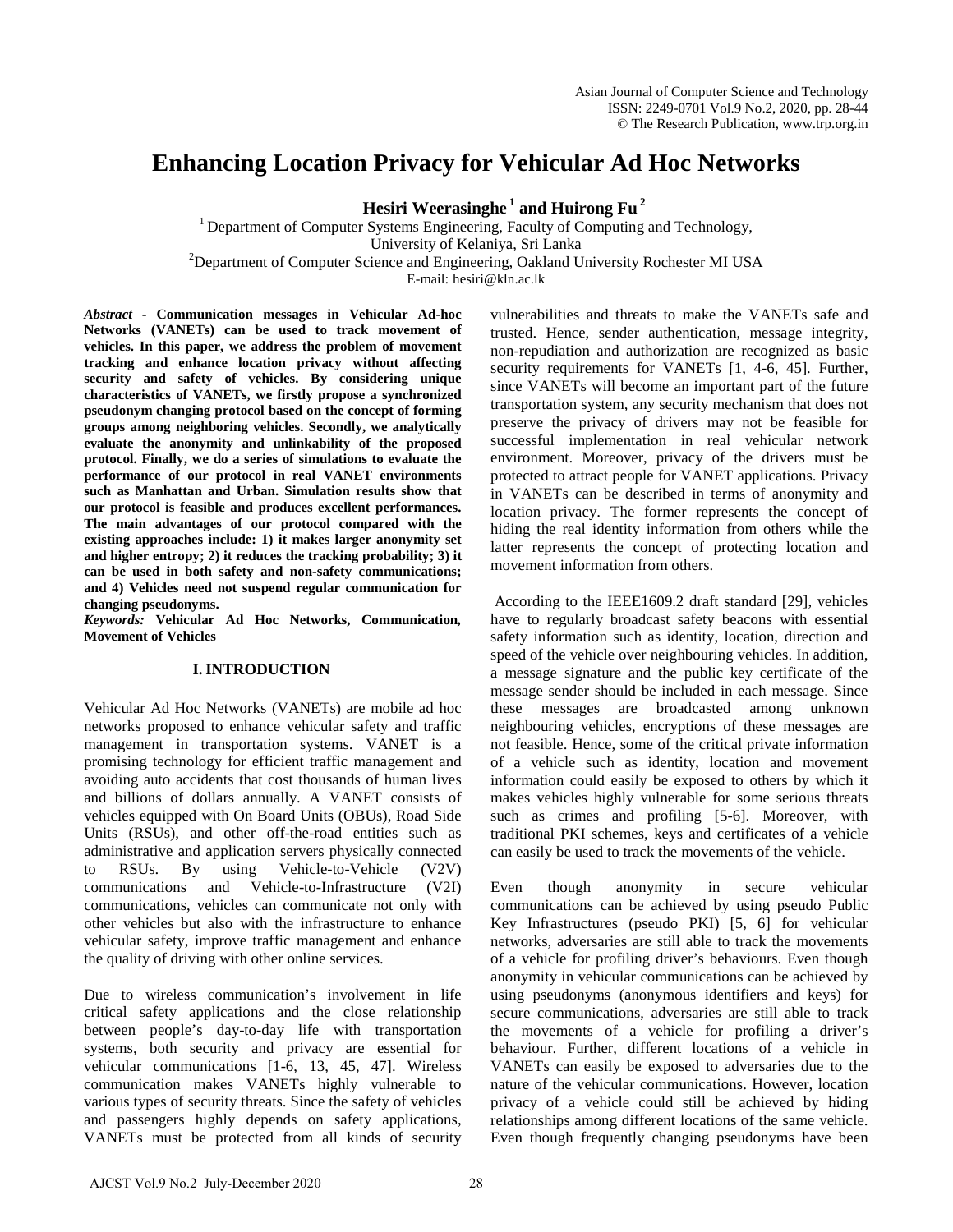proposed to achieve the unlinkability among locations of a vehicle [4,5], temporal and spatial relationships between two messages with two successive pseudonyms of the vehicle can still be used to link these two locations of the same vehicle. Hence, adversaries can still track the movements of vehicles, even though vehicles frequently change their pseudonyms. Moreover, instead of using pseudonyms PKI, group signatures have been proposed to achieve anonymity and unlinkability in vehicular communications. However, revocation of a malicious vehicle in group signature schemes requires significantly higher computational and communication resources from each member, so that revocation is not feasible in large scale and highly dynamic vehicular networks. Therefore, long-term group management schemes are not suitable for VANETs.

In this paper, location privacy of VANETs is enhanced by avoiding movement tracking. To achieve this goal, a synchronized pseudonym changing protocol that enhances the unlinkability between two successive pseudonyms of a vehicle is proposed to avoid spatial and temporal relationships between these two pseudonyms. The contribution of this work is threefold. First, a synchronized pseudonym changing protocol based on the concept of forming stable groups among neighbouring vehicles is proposed.

Second, the anonymity and unlinkability of the proposed protocol is analytically evaluated. Finally, a series of simulation studies have been conducted to evaluate and compare the performance of the proposed protocol in different VANET environments, such as Manhattan and Urban scenarios.

The main advantages of the proposed protocol are: 1) By synchronizing group of neighbouring vehicles to change pseudonyms simultaneously, this protocol increases the level of anonymity and unlinkability; 2) By avoiding spatial and temporal relationships between pseudonyms, this method reduces the probability of tracking vehicles; 3) This protocol can be used to preserve location privacy with all typical VANET applications; 4) Since vehicles always actively participate in regular communications, this proposed protocol does not adversely affect the vehicle's safety or the communication security; and 5) This protocol provides conditional traceability for authorities to handle any liability related issues when required.

The rest of the paper is organized as follows. First, Section II introduces the system model. Section III completely describes the proposed protocol.

Section IV presents the performance evaluation metrics used to evaluate the privacy. Section V theoretically analyses the performance of the proposed protocol. In Section VI, simulation results are analysed in details. Section VII discusses some of the related works. Finally, Section VIII concludes.

# **II. SYSTEM MODEL**

# *A. VANET Model*

A typical VANET consists of vehicles, *Road Side Units* (RSUs), administrative entities and other service providers. As shown in Figure 1, vehicles use both safety applications and other non-safety applications by using V2V and V2I communications. A vehicle that is participating in the safety application frequently broadcasts (at least, once every 300ms) its location, speed and direction as well as specific road conditions such as accidents and black ice over the neighbourhood. Consequently, receiving vehicles adapt their actions according to the received information from others. Other non-safety applications may include traffic monitoring and management, infotainment, online service, etc. Enhancing Location Privacy for Vehicular Ad Hoc Networks<br>
II. SYSTEM MODEL<br>
A. VANET Model<br>
A. Spixel VANET consists of vehicles. Road Side Unit<br>
(RSUs), administrative critics and other certors: provides and detection<br>
c

Each vehicle is equipped with an *On Board Unit* (OBU) that contains all the required equipment to handle data processing functions as well as V2V and V2I communication functions of VANETs. RSUs are access points that function as gateways between vehicles and infrastructure, and are fixed at different road side locations and physically connected to the infrastructure to communicate with both vehicles and other infrastructure entities. These RSUs are managed by the trusted authorities such as the Department of Transportation or the Secretary of the State. Further, a Registration Authority (RA) provides registration services for vehicles. All vehicles and service providers are registered with the RA in the VANET.

# *B. Trust Model*

To provide all the required security services such as authentication, message integrity, non-repudiation and access control, trust between entities should be managed accurately. Trust among VANET entities, such as vehicles, RSUs and other service providers is maintained using keys and certificates issued by a trusted authority. Although VANETs have been considered as a type of ad hoc network, centralized administration systems can still be used to manage some required functions due to fair connectivity between vehicles and authorities.



Fig.1 V2V and V2I Communication Scenarios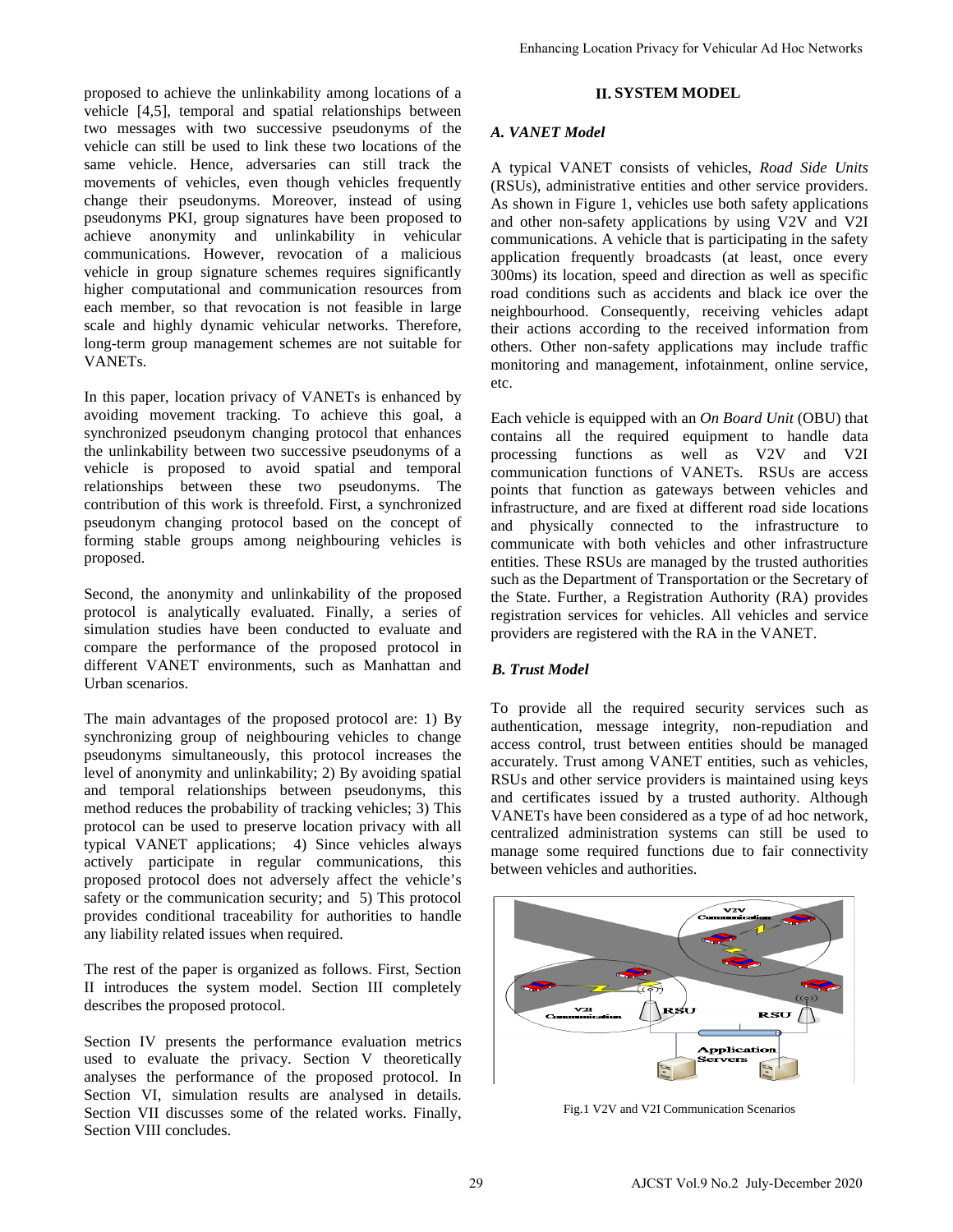A Public Key Infrastructure (PKI) has been implemented in the VANET, and trusted Certification Authorities (CAs) manage keys and certificates for the network. For example, the Secretary of the State may work as the trusted CA for its own state and cross certifications are used to handle trust among CAs. Since these keys and certificates can be used to identify and track vehicles, each vehicle uses a pseudo identifier (PID), a pseudo public/private key pair with the pseudo public key certificate issued by the CA, which are collectively called a pseudonym, for secure anonymous communications. Even though these pseudo keys and certificates do not include any identification information of the vehicle/driver, the real identity of the vehicle associated to a pseudonym can only be revealed by the CA. In addition, these pseudo keys and certificates (pseudonyms) are frequently changed either by using a large set of preloaded certified pseudonyms [4, 5], or by frequently acquiring short term certified pseudo keys from RSUs as described in [30]. Hesiri Weensinghe and Huirong Fu<br>
Public Key Infrastructure (PKI) has been implemented in<br>
Public Key Infrastructure (PKI) has been implemented in<br>
Public Key Infrastructure (PKI) has been implemented in<br>
Public Key Infra

No relationship can be found between any two pseudonyms of the same vehicle. Furthermore, to prevent link layer and network layer tracking, each vehicle simultaneously changes its network and link layer addresses with the pseudonyms. As usual to all PKI systems, trustworthiness in VANETs is also maintained by using public key certificates issued by the CA. Hence, an entity only trusts another entity if the second entity has an unexpired and unrevoked public key certificate issued by the CA. Furthermore, here we assume that the vehicular PKI system can efficiently identify malicious entities and can successfully revoke them within a reasonable time.

According to the IEEE 1609.2 draft, every message in V2V and V2I communications should contain the sender's digital signature on the message and the public key certificate issued by a trusted authority to achieve authentication, message integrity and non-repudiation. So, vehicles use certified pseudo keys for signing messages and the receiver verifies valid signatures by using the attached public key certificate and the CA's public key. Since vehicles always trust the CA, vehicles verify the validity of the sender by using the public key certificate issued by the CA without knowing the real identification of the sender.

# *C. Threat/Adversary Model*

There are two main threats against location privacy in any mobile scenario: location disclosures, in which the location information of a vehicle is disclosed to others; and movement tracking, in which others can continuously track movements of a vehicle for a long period of time. With the VANET specific characteristics such as wireless radio communication, message broadcasting among neighbors and location disclosure of vehicles cannot be avoided. However, since vehicles are communicating anonymously with pseudo keys and certificates, disclosing an individual location of a vehicle might not be a great threat to the vehicle's privacy.

Even with the anonymous communication, movement tracking of a vehicle can cause various privacy problems like profiling. Hence, in VANETs, movement tracking is considered as a serious threat for location privacy. So the unlinkability among different locations of a vehicle is the main concern of this paper.

Since it is not feasible to use different pseudo keys and certificates for each message, each pseudonym is used for a reasonably short period of time (3 -5 minutes [4, 5]). Moreover, the set of messages from a vehicle with the same pseudonym is called a trajectory, and each vehicle has different trajectories for each pseudonym. Even though frequently changing pseudonyms are used to achieve anonymity and unlinkability, if an adversary is able to correlate two trajectories with different pseudonyms of a vehicle, unlinkability could not be achieved. Adversaries can accurately correlate consecutive pseudonyms of a vehicle by using speed, direction, spatial and temporal relationships between messages with successive pseudonyms, so that regardless of the pseudonym changing, adversaries can continuously track the movements of a vehicle. Furthermore, if only one vehicle changes its pseudonym along in a monitored area, adversaries can simply correlate two pseudonyms since all other pseudonyms remain the same. Two types of adversaries, global passive adversary and active local adversary, have been identified as main threats for the location privacy of vehicles in VANETs [20, 32]. The former can eavesdrop and monitor vehicular communication messages globally to track vehicular movements while the later can closely follow the communications of specific vehicles to link their consecutive pseudonyms by using spatial and temporal relationships among messages.

In this paper, only the VANET related location privacy threats and adversaries are considered, even though it is possible to use some other expensive and sophisticated non-VANET-related tracking techniques for vehicular tracking. Hence, vehicular tracking with some other techniques such as high resolution cameras and electromagnetic signature identification hardware is out of the focus of this paper.

# **III. SYNCHRONIZED PSEUDONYM CHANGING PROTOCOL**

In this section, the *synchronized pseudonym changing protocol* (SPCP) is proposed to enhance the location privacy of vehicles in VANETs without adversely affecting the security and safety of vehicles. This proposed protocol enhances location privacy by mitigating the movement tracking of vehicles implemented by both global passive adversaries and active local adversaries. The VANET model and the PKI based trust model described in Section II are applied for the proposed protocol. Further, the proposed protocol preserves the location privacy of VANETs against the threats and adversaries described in Section II.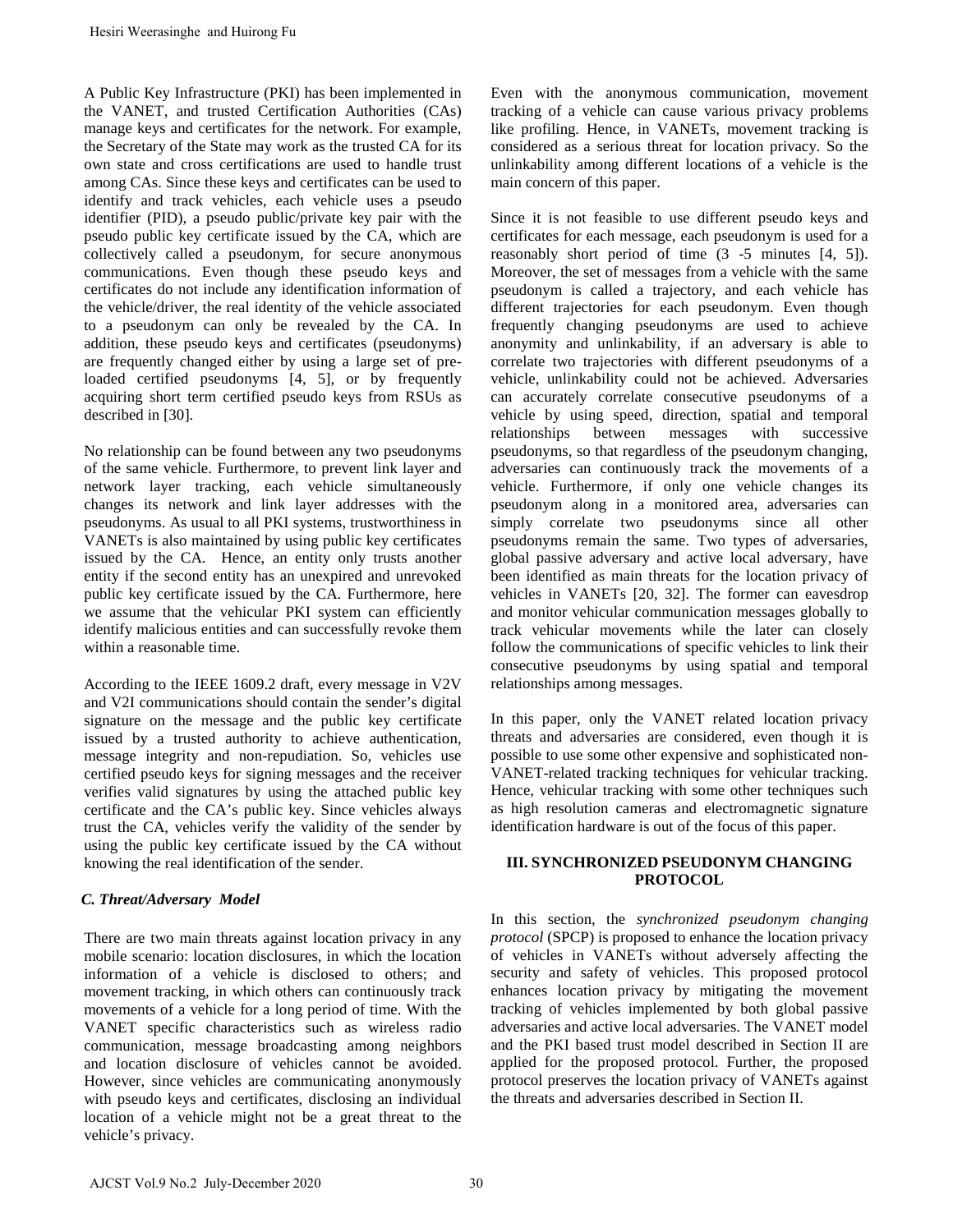At a high level, the proposed SPCP works as follows. To mitigate the movement tracking of vehicles, the proposed protocol enhances the unlinkability between consecutive pseudonyms of the same vehicle in two ways. First, the proposed protocol minimizes/avoids the spatial and temporal relationships between messages from two consecutive trajectories of the same vehicle. Second, it increases the number of vehicles that simultaneously change their pseudonyms. With the proposed protocol, each vehicle uses frequently changing pseudonyms for secure and anonymous communications as described in the system model. Each vehicle joins a temporary group before it changes its pseudonym if it can find an existing group in the current neighbourhood. Otherwise, it forms a temporary group as a group leader and invites other vehicles to join the group. Feasibility of stable group/cluster formation and management in VANETs has been discussed in several research studies [5, 14, 19, 20, 34-37]. In order to perform both of the above functions, the vehicle must have a valid pseudo public key certificate issued by the CA. After a vehicle joins a group, instead of using its own pseudonyms, a vehicle uses the group credentials such as a member private key, a group public key and the public key certificate for secure anonymous communication. After a short lifetime of a group, all the group members simultaneously change their pseudonyms and start communications by using their new pseudonyms.

Due to the use of group credentials for communications, the temporal gap between two consecutive pseudonyms of a vehicle is the same as the time in which the vehicle stays in the group. Moreover, this temporal gap makes a larger spatial gap between old and new pseudonyms due to the higher moving speed of vehicles. Therefore, it is certain that the proposed protocol always reduces the temporal and spatial relationships between two consecutive pseudonyms with the increase of group lifetime. Further, this proposed protocol can almost guarantee that more than one vehicle changes pseudonyms simultaneously due to the group based synchronization among vehicles. With the above two techniques, the proposed protocol guarantees a higher level of unlinkability among different locations of the same vehicle.

The following subsections describe the preliminaries and the required phases of the proposed SPCP protocol*.* 

# *A. Short Group Signatures*

Short group signatures [28] have been proposed to efficiently manage security in group environments. In group signature schemes, an entity called Group Manager (GM) handles all the group operations within the group. The GM generates and manages all the public parameters and algorithms for the group, in addition to the group public key and its own private key. When a new member joins the group, the GM generates a unique private key, which can be used with the common group public key, for the member. Messages signed by the group member's private key can be verified by using the group public key. Even though only the membership of the group can be verified with the group signatures, the Group Manager can identify the identity of the group member by using the member's signature. With the short group signature method, revocation of a group member is highly expensive, since all the remaining group members either have to regenerate their member private keys according to Group Manager's instructions, or have to acquire new member private keys from the group manager in each revocation. Therefore, efficient revocation of a group member in dynamic vehicular environment may be impossible. With this fact, groups with longer lifetimes are not suitable for the VANETs. Moreover, with these group signature methods, Group Manager should be highly reliable, since it can track all the members. Otherwise, to preserve member privacy, the role of the Group Manager should be distributed between at least two entities such that no one is able to track group members without the collaboration of the others.

This protocol applies the system model described in Section II. Each vehicle registers with the registration authority and has pseudonym identities, relevant public/private keys, certificates and other algorithms as well as parameters to handle required cryptographic operations as in [5], or according to [49] vehicles can acquire temporary pseudonym keys and certificates from RSUs. In either case, the proposed protocol prevents tracking between old and new credentials. The rest of this section describes the details of the proposed protocol.

# *B. Initialization Phase*

At the initial vehicle registration, in addition to regular VANET parameters described in Section II, each registered vehicle is uploaded with the required algorithms and parameters for the proposed protocol by the CA. A modified version of the short group signature algorithm proposed in [28] is adapted to handle group signatures in vehicle groups because of the higher accuracy and efficiency. Unlike other group signature methods, this proposed protocol divides the group management responsibilities between the RA/CA and temporary group leaders to avoid member identifications by the temporary group leaders. Hence, the RA/CA works as the Group Manager for all the temporary groups and the group leader of a temporary group only functions as the key-handler for the group. With a collaboration of the temporary group leader, only the RA (the group manager) can identify the group member that sends a specific message with its group signature. At the initial vehicle registration, the CA generates a set of parameters as follows. Let *Ga ,*   $G_b$  and  $G_T$  be multiplicative bilinear groups of prime order *p* that have  $g_a$  and  $g_b$  as the generators of  $G_a$  and  $G_b$ respectively. The strong Diffie-Hellman property is holding on these three groups. Further,  $\omega$  is a computable isomorphism such that  $\omega(g_b) \rightarrow g_a$ , and  $\rho$  is a bilinear map with non-degeneracy properties such that  $\rho : G_a \times G_b \to G_T$ . Next, RA selects its group handling secrets  $(\gamma_a, \gamma_b)$  in a Enhancing Location Privacy for Vehicular Ad Hoc Networks<br>
weithed by using the group public key. Even though oully continue with<br>
the member sheef of the group can be verified with the group<br>
strength oully-the internal i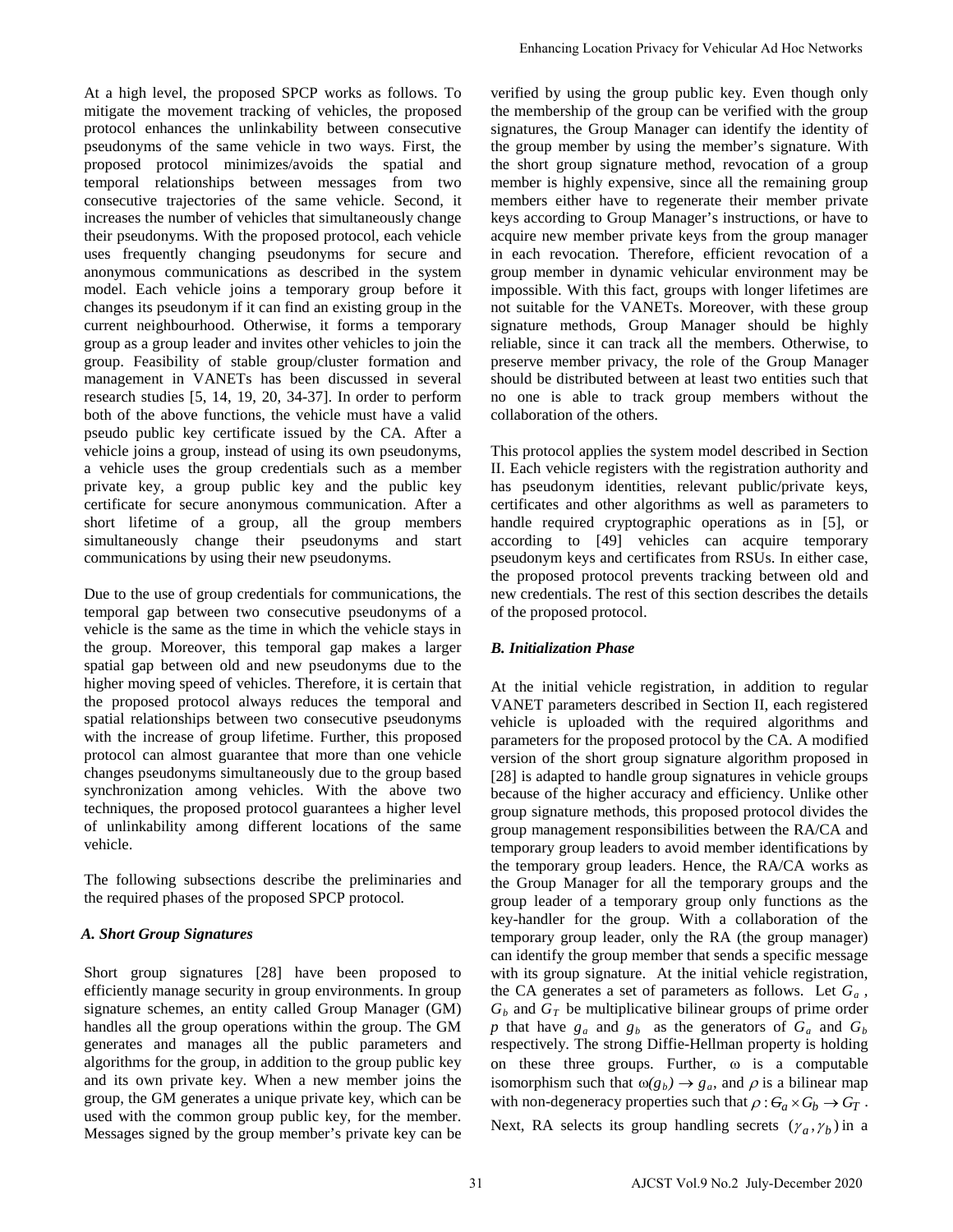### *C. Group Formation Phase*

| Hesiri Weerasinghe and Huirong Fu                                                                                                                                                                                                                                                                                                                                                                                                                                                                                                                                                                                                                                                                                                                       |                                 |                                                                                                                                                                                                                                                                                                                                                                                                                                                                                                                                                                                                                                                                                                                                                                                                                                                                          |
|---------------------------------------------------------------------------------------------------------------------------------------------------------------------------------------------------------------------------------------------------------------------------------------------------------------------------------------------------------------------------------------------------------------------------------------------------------------------------------------------------------------------------------------------------------------------------------------------------------------------------------------------------------------------------------------------------------------------------------------------------------|---------------------------------|--------------------------------------------------------------------------------------------------------------------------------------------------------------------------------------------------------------------------------------------------------------------------------------------------------------------------------------------------------------------------------------------------------------------------------------------------------------------------------------------------------------------------------------------------------------------------------------------------------------------------------------------------------------------------------------------------------------------------------------------------------------------------------------------------------------------------------------------------------------------------|
| way $\gamma_a, \gamma_b \in \overline{Z}_p^*$ such that $x^{\gamma_a} = y^{\gamma_b} = z$ where $x, y \in G_a$ ,<br>and $z \leftarrow G_a \setminus \{I_{Ga}\}\$ . Finally, all the vehicles are loaded with<br>the public group parameters $(g_a, g_b, p, \omega, \rho, x, y, z, H)$<br>required for the group operations of the proposed protocol.<br>The parameter $H$ is a hash function such that<br>$H:{0,1}^* \to Z_p$ .                                                                                                                                                                                                                                                                                                                         |                                 | protocol simply avoids the possibility of the same vehicle<br>frequently becoming a group leader by not issuing group<br>public key certificates twice to the same vehicle within a<br>specific period of time, for example within 30 min. Hence,<br>outsiders, adversaries with revoked certificates or any<br>vehicle with expired certificates cannot form a group and<br>cannot become a temporary group leader. At the end, the<br>CA stores the $(PuK_G, PID)$ pair for future references.                                                                                                                                                                                                                                                                                                                                                                         |
| <b>C. Group Formation Phase</b>                                                                                                                                                                                                                                                                                                                                                                                                                                                                                                                                                                                                                                                                                                                         |                                 |                                                                                                                                                                                                                                                                                                                                                                                                                                                                                                                                                                                                                                                                                                                                                                                                                                                                          |
| With the proposed protocol, a vehicle has to form a<br>temporary group, unless it finds a suitable neighbouring<br>group to join before it changes the pseudonym. Figure 2<br>shows the detailed steps of forming a group. Before<br>changing a pseudonym, the vehicle first listens to leader-<br>notification beacons from existing groups in the close<br>neighbourhood for a <i>threshold</i> period of time. If a vehicle<br>cannot find a group leader that travels in a smaller relative<br>speed with itself and drives within a communicable<br>distance, the vehicle initiates the group forming process as a<br>new group leader. First, the new group leader selects a<br>private key $\lambda \in Z_p^*$ for itself and e group public key |                                 | After receiving the group public key certificate from the<br>CA, the new leader is authorized to perform its group<br>broadcasting<br>The leader<br>starts<br>leader-<br>operations.<br>notification beacons over the neighborhood with its position<br>and speed in addition to the message signature and group<br>public key certificate. These leader-notification beacons are<br>regularly broadcasted in every beacon-interval. If none of<br>the vehicles join the group within the first $t$ time period, for<br>example first 60 seconds, the group leader may initiate<br>group join protocol again. The new group is only valid until<br>the group public key certificate expires, so the lifetime of<br>the new group (group expiration time/group lifetime) is<br>determined by the expiration time of the group public key<br>certificate issued by the CA. |
| $P u K_G = g_b^{\lambda}$ . Next, the new group leader sends a signed<br>authorization request to the CA with the group public key<br>$P u K_G$ and its current pseudonym credentials such as pseudo<br>identifier PID, pseudo public key and the public key<br>certificate issued by the CA. After receiving the<br>authorization request, the CA first verifies the public key<br>certificate of the vehicle and the message signature of the<br>request, and then issues a group identification number and a<br>short-term certificate for the group public key, only if the<br>new group leader is valid and trusted. The proposed                                                                                                                  |                                 | It should be further noticed that any entity that does not<br>have a valid group public key certificate issued by the CA<br>cannot claim as a group leader and none of the vehicles join<br>a group without verifying the validity of the leader. Further,<br>communication overhead on the CA can be reduced by<br>fairly distributing mirrors of the CA over the region.                                                                                                                                                                                                                                                                                                                                                                                                                                                                                               |
| <b>Vehicle</b>                                                                                                                                                                                                                                                                                                                                                                                                                                                                                                                                                                                                                                                                                                                                          |                                 | CA                                                                                                                                                                                                                                                                                                                                                                                                                                                                                                                                                                                                                                                                                                                                                                                                                                                                       |
| If (No suitable group found to join)<br>1. selects computes group public key $PvK_{GL} = \lambda \in_R Z_p^*$ computes group public key $PuK_G = g_b^{\lambda}$<br>2. computes $REQ = (PID   P u K_G   ts)$<br>$M = Enc_{PuK_{C\{A}}}$ (Req   Sig <sub>PvK<sub>v</sub></sub> (Req)   PuK <sub>V</sub>   Cert <sub>CA</sub> (PuK <sub>V</sub> ))<br>3. sends $M$ to the CA                                                                                                                                                                                                                                                                                                                                                                               | M                               |                                                                                                                                                                                                                                                                                                                                                                                                                                                                                                                                                                                                                                                                                                                                                                                                                                                                          |
|                                                                                                                                                                                                                                                                                                                                                                                                                                                                                                                                                                                                                                                                                                                                                         |                                 | 4. decrypts M with PvKCA                                                                                                                                                                                                                                                                                                                                                                                                                                                                                                                                                                                                                                                                                                                                                                                                                                                 |
|                                                                                                                                                                                                                                                                                                                                                                                                                                                                                                                                                                                                                                                                                                                                                         |                                 | 5. Verifies the Cert <sub>CA</sub> ( $PuK_V$ )                                                                                                                                                                                                                                                                                                                                                                                                                                                                                                                                                                                                                                                                                                                                                                                                                           |
|                                                                                                                                                                                                                                                                                                                                                                                                                                                                                                                                                                                                                                                                                                                                                         |                                 | 6. Verifies the Sig $P_{V}K_v$ (REQ) with $P u K_V$<br>7. Checks the validity of PID and $PuK_V$ using CRL<br>8. if (vehicle is valid) $&$ (the vehicle is not issued a<br>certificate within last threshold period)<br>generates $Cert_{CA}(PuK_G)$<br>9. sends $R$ to the vehicle                                                                                                                                                                                                                                                                                                                                                                                                                                                                                                                                                                                      |
|                                                                                                                                                                                                                                                                                                                                                                                                                                                                                                                                                                                                                                                                                                                                                         | R                               |                                                                                                                                                                                                                                                                                                                                                                                                                                                                                                                                                                                                                                                                                                                                                                                                                                                                          |
| 10. decrypts R with PvKV<br>11. Verifies the $Sig_{PvK_{CA}}(RES)$ using $PuK_{CA}$                                                                                                                                                                                                                                                                                                                                                                                                                                                                                                                                                                                                                                                                     |                                 |                                                                                                                                                                                                                                                                                                                                                                                                                                                                                                                                                                                                                                                                                                                                                                                                                                                                          |
| 12. starts sending leader-notifications<br>13. listens for join-requests                                                                                                                                                                                                                                                                                                                                                                                                                                                                                                                                                                                                                                                                                | Fig. 2 Group Formation Protocol |                                                                                                                                                                                                                                                                                                                                                                                                                                                                                                                                                                                                                                                                                                                                                                                                                                                                          |
|                                                                                                                                                                                                                                                                                                                                                                                                                                                                                                                                                                                                                                                                                                                                                         |                                 |                                                                                                                                                                                                                                                                                                                                                                                                                                                                                                                                                                                                                                                                                                                                                                                                                                                                          |
| AJCST Vol.9 No.2 July-December 2020                                                                                                                                                                                                                                                                                                                                                                                                                                                                                                                                                                                                                                                                                                                     |                                 | 32                                                                                                                                                                                                                                                                                                                                                                                                                                                                                                                                                                                                                                                                                                                                                                                                                                                                       |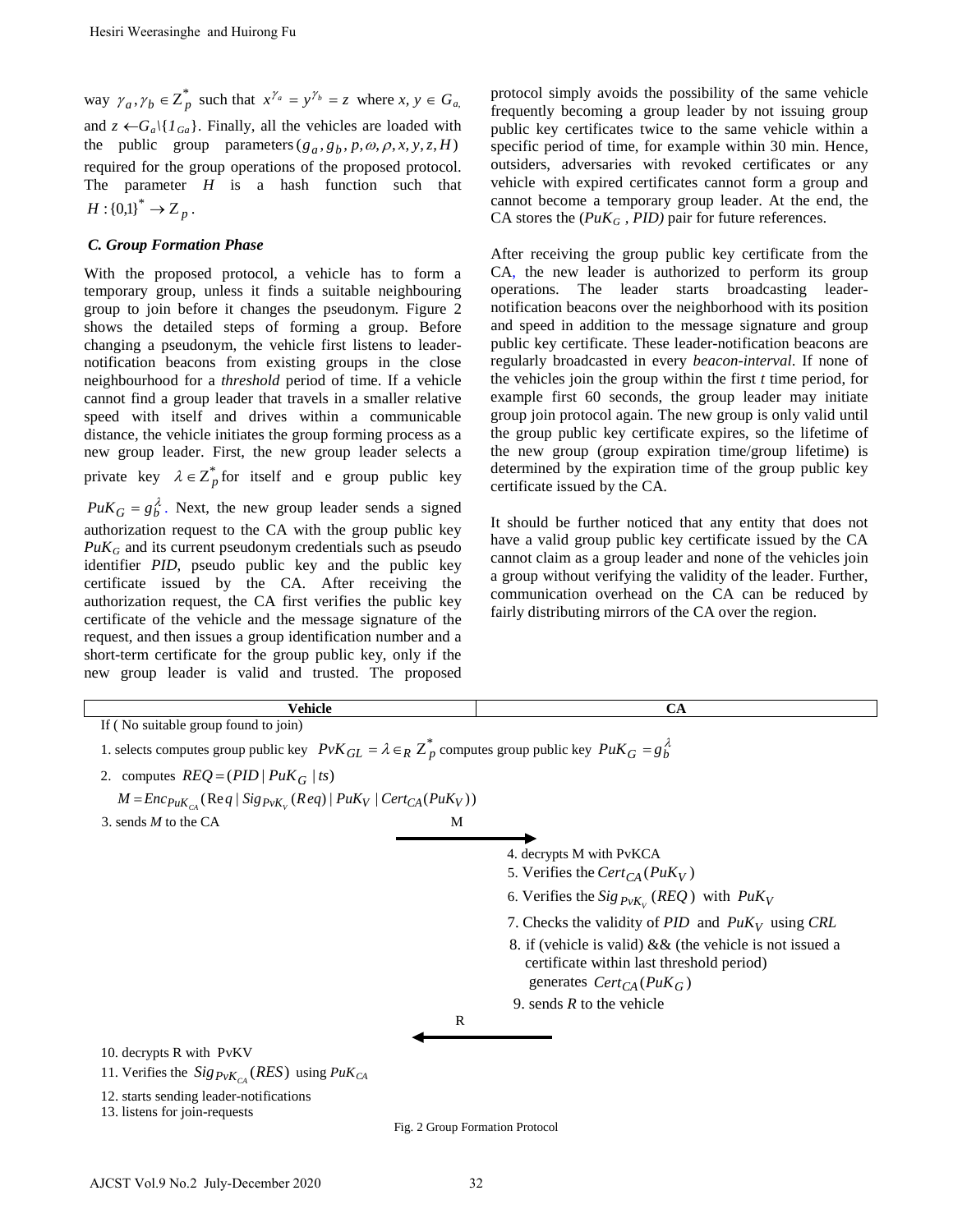# *D. Group Joining Phase*

Before changing pseudo keys and certificates, each vehicle has to join an existing group in the neighbourhood. The detailed steps of joining a group are shown in Figure 3. Vehicles identify the neighbouring groups by listening to the leader-notification beacons, which include position, speed and direction of the group leader, in addition to the public key certificate of the leader, from other groups. A vehicle initiates the group-joining process with the nearest group leader, who has the smallest relative speed and drives within a communicable distance. In this way, the proposed protocol always maintains stable vehicle groups in the dynamic VANET environment.

In the group joining process, vehicles first check the validity and the trustworthiness of the group leader by using public key certificates and the process continues only with valid and trusted group leaders. Next, the vehicle sends a joinrequest to the group leader with its signature, the pseudo identifier *PID* and pseudo public key certificate issued by the CA, in addition to position, speed and direction of the vehicle. The group leader authenticates both the vehicle and the join-request using the attached signature and the pseudo public key certificate. After verification, the group leader generates a unique secret key, (*A ,q*) for the new member, such as  $q \in \mathbb{Z}_p^*$  and  $A = g_a^{1/(2+q)}$ , where  $\lambda$  is the leader's private key. These member private keys can be used with the common group public key  $(PuK_G)$ .

Next, the group leader stores a record (*A, PID*) for the new member. The group leader should keep all the member records (list of (*A, PID*)) for several days for future references. More importantly, none of the actual identification information of the member vehicle is exposed to the group leader since pseudonyms do not contain any of them. Finally, group credentials, such as member private key, group public key, public key certificate, group identifier, and common set of temporary identifiers that can be selected and be used randomly, are sent to the new member vehicle. The member private key should be encrypted with the new member's pseudo public key, so that it can only be decrypted by the vehicle with associated pseudo private key. After receiving these group credentials, the vehicle becomes a new group member and starts communication with these group keys instead of its own pseudonyms. To maximize the privacy of the whole system, all the vehicles in the group perimeter may join the group, even though they are not intending to change their pseudonyms shortly.

# *E. Group Operations Phase*

Each group member uses its temporary group private/public keys instead of its own pseudo keys for secure communications while in the group. To comply with the IEEE 1609.2 requirements, each group member uses the group identifier and the member private key to sign all the outgoing messages and the group public key certificate issued by the CA is attached to each message for authentication. If the receiving vehicle is a member of the same group as the sender, it will simply verify these message signatures by using their common group public key. Otherwise, the receiving vehicle first verifies the group public key by using the attached public key certificate and the CA's public key and then it will verify the message signature by using the group public key. Member vehicles in a group can be involved in all of the regular VANET applications and other required services without any restrictions. Therefore, the group operations do not adversely affect any of the regular VANET applications and services.

Signatures of any group member can be verified by using the common group public key without exposing the signer. Furthermore, even the group leader cannot identify the sending members from the received message signatures and no one can link two signatures from the same group member. Hence, the privacy of the member vehicles can be fully preserved. Even though the group leader has a list of current pseudonyms of all group members, it cannot track any of the member vehicles using their communication messages. When resolving liability issues, only the CA can calculate the member private key *A* of liable member by using the CA's group handling secrets  $(\gamma_a, \gamma_b)$ , the message signatures and the group public key certificate belong to the group member. With the collaboration of the associated group leader, the RA/CA can find out the pseudo identifier of the source associated to the member private key, so the real identity of the message signer can be revealed whenever a liability related issue has to be resolved. This can be done even after the group has been dissolved, since the CA has the required information  $(K_G, PID)$  to map the group public key to the group leader's *PID*. Therefore, the proposed protocol provides the conditional privacy whenever required. Fahaming Location Privacy for Vehicular Ad Hoc Networks<br>
outgoing messages and the group public leve certification<br>
is itsued. by the CA is attached to cash message for<br>
antification If the needvice who is a straight to c

### *F. Pseudonym Changing Phase*

After sufficient time, all the group members simultaneously change their pseudonyms and start communication using the new pseudonyms. With the proposed method, the group leader reminds all group members about the expiration time of the group, and all the group members simultaneously change their pseudonyms at the specified time. Since all member vehicles change their pseudo identifiers and certificates that are used to join the group, the group has to be dissolved and all the member vehicles independently start communications by using their new pseudonyms. Further, they also change the current signal strength level to another level before they send the first packet with the new pseudonym. Moreover, if any vehicle moves out from the full connectivity region of its group perimeter before the end of the group lifetime (if a member does not hear leader notification beacons from its group leader for a *threshold* time), it is eventually considered as having left the group. In this case, the vehicle changes its pseudonym if the vehicle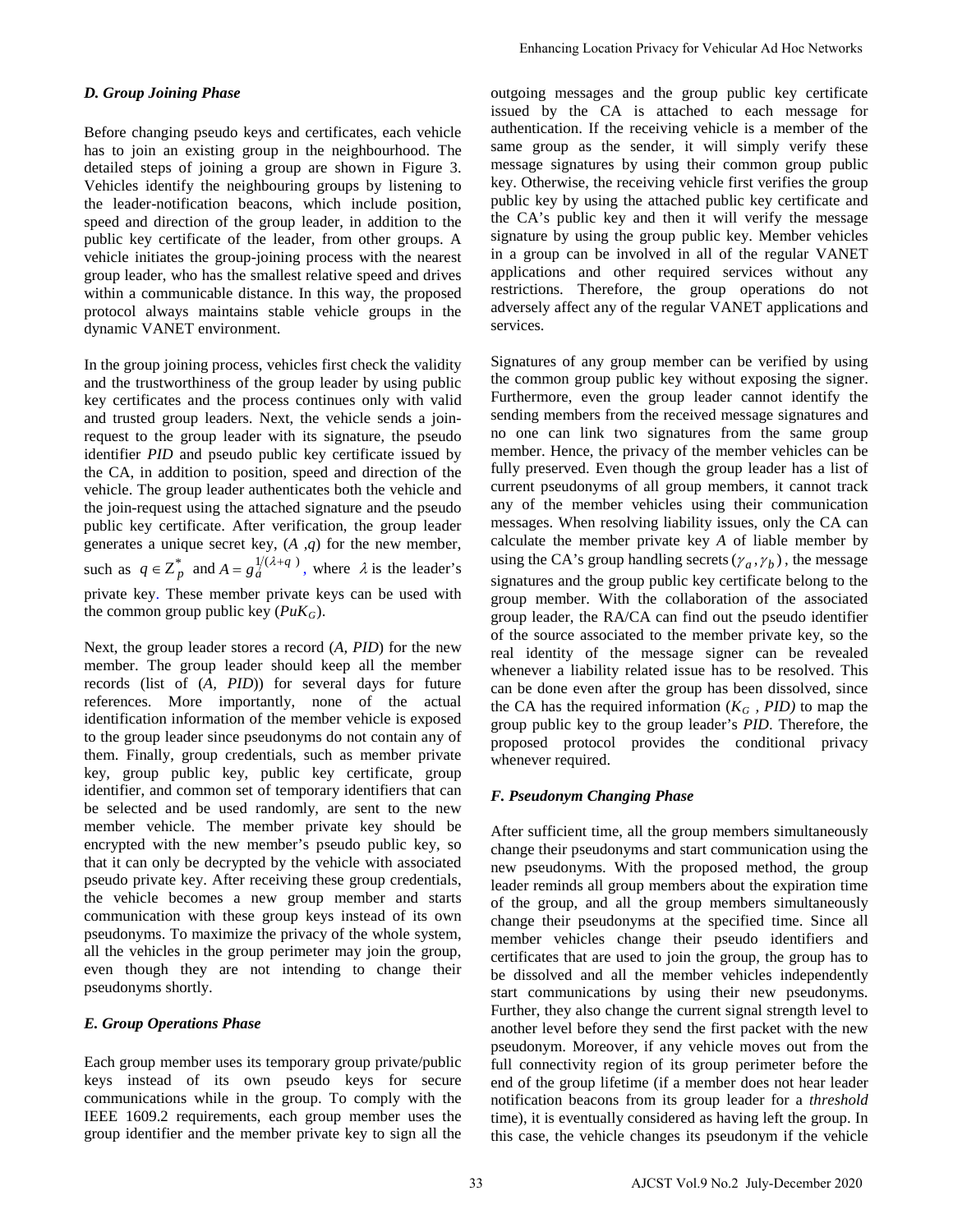| Hesiri Weerasinghe and Huirong Fu                                                                                                                                                                                                                                                                                                                                                                                                                                                                                                                                                                                                                                                                                                                                                                                                                  |                                                                                                                                                                                                                                                                                                                                                                                                                                                                                                                                                                                                                                                                                                          |
|----------------------------------------------------------------------------------------------------------------------------------------------------------------------------------------------------------------------------------------------------------------------------------------------------------------------------------------------------------------------------------------------------------------------------------------------------------------------------------------------------------------------------------------------------------------------------------------------------------------------------------------------------------------------------------------------------------------------------------------------------------------------------------------------------------------------------------------------------|----------------------------------------------------------------------------------------------------------------------------------------------------------------------------------------------------------------------------------------------------------------------------------------------------------------------------------------------------------------------------------------------------------------------------------------------------------------------------------------------------------------------------------------------------------------------------------------------------------------------------------------------------------------------------------------------------------|
| has been in the group for a sufficient amount of time, for<br>example 60s, to avoid spatial and temporal relationships<br>between two pseudonyms. Otherwise, the vehicle either<br>joins another group or forms a new group before it changes<br>its pseudonym.<br>Since a vehicle uses group identifiers and group keys for a<br>sufficient time period between two consecutive pseudonym<br>identifiers, the temporal and spatial properties of the old and<br>new pseudonyms of the same vehicle are significantly<br>different. Moreover, since all of the group members,<br>including the group leader, simultaneously change their own<br>pseudo identifiers that are not used in the group membership<br>period, the set of new pseudonyms that belonged to all the<br>previous group members can only be mapped to the set of<br>vehicles. | However, an individual pseudonym cannot be mapped to an<br>individual vehicle. Thus, adversaries cannot easily link two<br>consecutive pseudonyms of the same vehicle for continuous<br>tracking. Further, we do not need to use silent periods<br>between two pseudonyms to avoid relationships of the two<br>pseudonyms.<br>Hence, with the proposed protocol, vehicles can always<br>participate in regular communications without interfering<br>normal operations of the VANETs. This preserves the<br>accuracy of the data and the quality of life critical safety<br>applications. This means that the proposed protocol does no<br>adversely affect the safety and the security of the vehicles. |
| <b>Vehicle</b>                                                                                                                                                                                                                                                                                                                                                                                                                                                                                                                                                                                                                                                                                                                                                                                                                                     | <b>Group Leader</b>                                                                                                                                                                                                                                                                                                                                                                                                                                                                                                                                                                                                                                                                                      |
| from neighbouring group leaders<br>if (leader-found) and (distance $\leq$ group-radius)<br>1. selects the group leader with minimum relative-speed<br>2. verifies the trustworthiness of the group leader using<br>$Cert_{CA}(PuK_G)$<br>3. if (leader is verified) computes $JREQ = (PID \mid position \mid speed \mid ts)$<br>$M = Enc_{PuK_G} (JREQ   Sig_{PvK_V} (JREQ)   PuK_V   Cert_{CA}(PuK_V))$<br>4. Sends M to the CA<br>M<br>Res                                                                                                                                                                                                                                                                                                                                                                                                       | 5. verifies the $Cert_{CA}(PuK_V)$<br>6. verifies the $Sig_{PvK_v}$ ( <i>JREQ</i> ) with $PuK_V$<br>7. checks the validity of PID and $PuK_V$ using CRL<br>8. if (vehicle is valid) generate member private<br>key $(A, q)$<br>where $q \in_R Z_p^*$ and $A = g_d^{1/} (\lambda + q)$<br>$Res = (GID   Cert_{CA}(P u K_G))$<br>$Enc_{PuK_v}(A,q)   Address ts)$<br>9. sends Res to group leader                                                                                                                                                                                                                                                                                                          |
|                                                                                                                                                                                                                                                                                                                                                                                                                                                                                                                                                                                                                                                                                                                                                                                                                                                    |                                                                                                                                                                                                                                                                                                                                                                                                                                                                                                                                                                                                                                                                                                          |
| 10. decrypts $\mathit{Enc}_{\mathit{PuK}_{v}}(A,q)$ with $\mathit{PrK}_{V}$<br>11. starts group operations with group credentials                                                                                                                                                                                                                                                                                                                                                                                                                                                                                                                                                                                                                                                                                                                  |                                                                                                                                                                                                                                                                                                                                                                                                                                                                                                                                                                                                                                                                                                          |
| Fig. 3 Group Joining Protocol                                                                                                                                                                                                                                                                                                                                                                                                                                                                                                                                                                                                                                                                                                                                                                                                                      |                                                                                                                                                                                                                                                                                                                                                                                                                                                                                                                                                                                                                                                                                                          |
| <b>IV. PERFORMANCE METRICS</b><br>For a short period of time, each vehicle uses a pseudo<br>identifier, a pseudo public/private key pair and a public key<br>certificate issued by the CA, which are collectively called<br>pseudonyms and do not include any identifying information<br>of the vehicle. Within this time, the vehicle only uses this<br>pseudonym for all of its outgoing messages. After the end of<br>each period, the vehicle changes its pseudonym and                                                                                                                                                                                                                                                                                                                                                                        | continues communications with the new pseudonym for<br>another short period of time. Even though these<br>pseudonyms do not contain any personal information<br>adversaries use a sequence of messages from the same<br>pseudonym to track the vehicle's movement. However, with<br>the proposed protocol, each vehicle joins a temporary group<br>and uses group credentials for communications in between<br>its two consecutive pseudonyms. The proposed protoco<br>assumes that a vehicle uses different pseudonym identifiers                                                                                                                                                                       |
| AJCST Vol.9 No.2 July-December 2020<br>34                                                                                                                                                                                                                                                                                                                                                                                                                                                                                                                                                                                                                                                                                                                                                                                                          |                                                                                                                                                                                                                                                                                                                                                                                                                                                                                                                                                                                                                                                                                                          |

Fig. 3 Group Joining Protocol

### **IV. PERFORMANCE METRICS**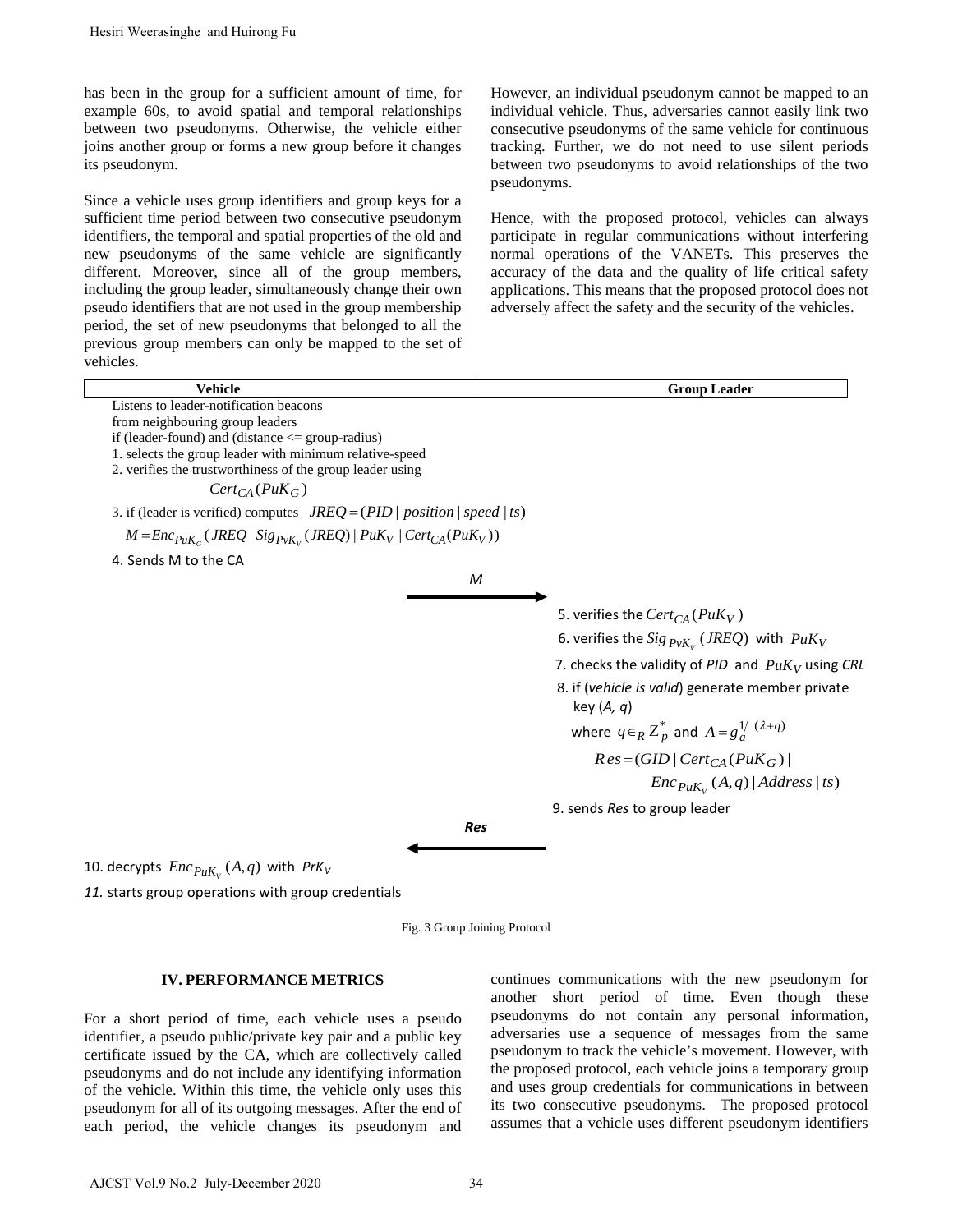at different period of time and two vehicles do not share a pseudonym for communications. Hence, each pseudonym is unique for a vehicle. However, within a group, a common group identifier and a common group public key are shared for their communications.

Let *ID* be a pool of pseudonym identifiers that contains all possible identifiers for all the vehicles. According to [17], trajectory  $T_i$  for pseudo identifier  $i \in ID$  can be defined as a series of actions with the same sender identity *i*. Therefore, a trajectory is associated with a pseudonym identifier rather than a vehicle. In the VANET scenarios, each vehicle has several trajectories, one for each pseudonym identifier that it has used. However, all actions executed by all the group members belong to the same trajectory with the group identifier, since all the vehicles in a group share the group identifier and the common group public key for all of their communications.

Let  $p(i,j) \in P$  be the attacker's a-posterior probability of correlating two trajectories  $T_i$  and  $T_j$  on the source of actions. Then for each pseudonym identifier *i*,

$$
\sum_{j \in ID} p(i, j) = 1
$$

Based on [17], we define three metrics for performance evaluation.

*Definition 1*–Anonymity set (AS) of a target: Given a pseudonym identifier  $i \in ID$  and its trajectory  $T_i$ , the anonymity set  $AS_i$  of the pseudonym identifier *i* is defined as

*AS jj ID* ∃∈= *jiptsT* ≠ }0),(..,|{ *<sup>i</sup> <sup>j</sup>* ......................(1)

Hence, the  $AS_i$  includes all pseudonym identifiers whose trajectory  $T_i$  may be correlated to  $T_i$ . In other words,  $AS_i$ contains all the vehicles that cannot be distinguished from the target. Next, we define the size of the anonymity set as  $|AS_i|$ , the number of elements of the  $AS_i$ , which is a measure of location privacy for pseudonym identifier *i* [17].

*Definition 2*–Entropy of an anonymity set: The entropy *Hi* of the anonymity set *ASi* can be defined as

,((log),( )) <sup>2</sup> *H jipjip ASi j <sup>i</sup>* −= ∑ × ∈ . ..................... (2)

This represents the level of uncertainty in the correlations that the trajectory  $T_i$  has with all other trajectories  $T_j$ .

*Definition 3*–Tracking probability: The tracking probability  $Pt<sub>i</sub>$  of a target identifier *i* can be defined as

$$
Pt_i = P(|AS_i| = 1) \dots (3)
$$

This is the probability that the size of the anonymity set is equal to one. In other words, the probability that the anonymity set of a target only contains the target itself.

# **V. THEORETICAL ANALYSIS**

In this section, the anonymity and the unlinkability of the proposed protocol is analytically evaluated in terms of size of an anonymity set, entropy of an anonymity set and tracking probability.

In order to track the movements of a vehicle, adversaries have to continuously link consecutive pseudonyms (or trajectories with consecutive pseudonyms) of the vehicle. This can be achieved by correlating last message of a trajectory to the first message of the next trajectory of the same vehicle.

By knowing the location of the last message and the speed and direction of the vehicle, adversaries can predict the possible area from which the vehicle may send the first message with the new pseudonym. Therefore, adversaries can determine the anonymity set for the target as the set of vehicles that start communications with new pseudonyms from the predicted area. The possibilities of correlating each of the different vehicles (new pseudonyms) in the anonymity set to the target are equally likely unless some of them have specific temporal and spatial relationships. Fahancing Location Privacy for Vehicular Ad Hoc Networks<br>
V. **THEORETICAL ANALYSIS**<br>
In this section, the anonymity and the unlinkability of the<br>proposed protocol is analytically evaluated in terms of size<br>
or an anonymit

Let *T* be the duration between the time when a vehicle enters the group and the time when the group is dissolved. Further, vehicles are entering and leaving any area of interest with the average rate of *r*. Let *X* be the number of vehicles leaving the group within the time period *T*. Since the number of arriving vehicles to the area and the number of departing vehicles from the area follow the Poisson distribution [24], the variable *X* has a Poisson probability distribution, *i.e.*,

$$
X \sim Poisson(\lambda_1) \rightarrow X \sim Poisson(rT),
$$

where  $\lambda I = rT$ , the average number of vehicles leaving the group within time *T*. Then,

*rT k e k rT kXP* <sup>−</sup> == ! )( )( ..............................(4)

Vehicles are uniformly distributed over the roads with the average density of *d*. Let *a* be the group radius, that is, the maximum distance from the group leader to any vehicle in the group, *A* be the area that can be covered by a group leader, and *Y* be the number of vehicles that stay within the group perimeter when the group is dissolved. According to [25], *Y* distributes according to the Poisson process, i.e,

$$
Y \sim Poisson(\lambda_2) \to Y \sim Poisson(dA),
$$

where  $\lambda$ 2 = dA, the average number of vehicles in a group perimeter. Then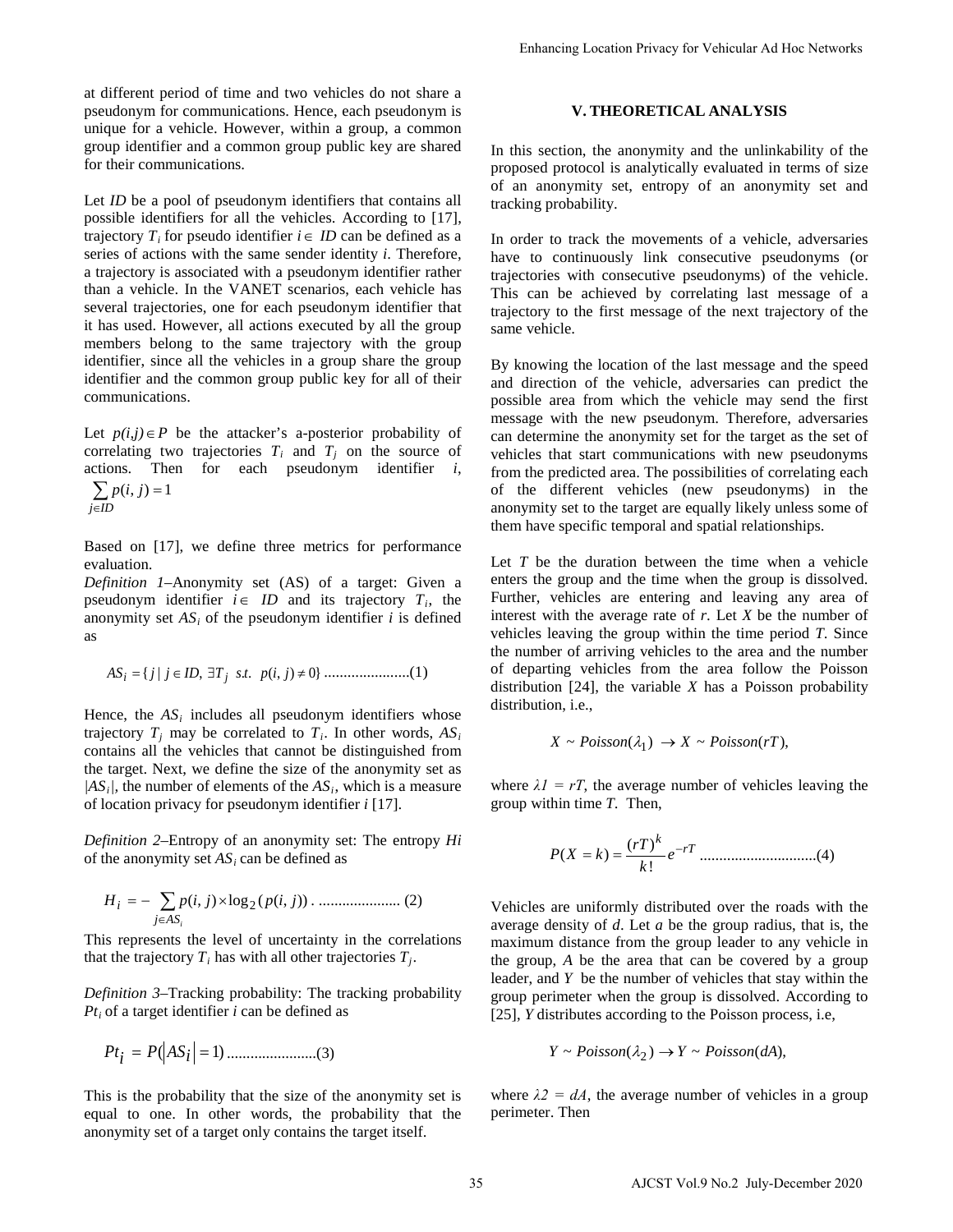*dA k e k dA kYP* <sup>−</sup> == ! )( )( ..........................(5)

Consider the set *V* defined as follows

$$
V = \begin{cases} v \in ID \mid v \text{ is a pseudonym identity of any vehicle} \\ that leaves the group within the time period T or \\ a pseudonym identity of any vehicle that stays within a group leader's range when the groupdiscolves \end{cases}
$$

When a target vehicle enters a group, it starts to use common group credentials, such as a group identifier, a group public key and the group public key certificate. Since all other members also use the same group credentials, attacker cannot distinguish the target from other members. The target either leaves the group before the group is dissolved or stays until the group is dissolved. Therefore, the anonymity set  $AS_i$  of an entering vehicle's pseudonym identifier *i* contains all the vehicles that leave the group within the time period  $T$ , as well as all the vehicles that stay within the group perimeter when the group is dissolved. Hence, the anonymity set  $AS_i$  is equal to the set *V*, that is  $|ASi| = X + Y$ . Thus, AJCST Vol.9 No.2 July-December 2020 36 Hesiri Weerasinghe and Huirong Fu

$$
|AS_i| \sim Poisson(\lambda_1 + \lambda_2) \rightarrow |AS_i| \sim Poisson(rT + dA).
$$

Thus, the probability of  $|AS_i| = k$  can be defined as

$$
p(|AS_i| = k) = \frac{(rT + dA)^k}{k!} e^{-(rT + dA)}
$$
............(6)

#### *A. Size of the Anonymity Set*

Anonymity set is defined for individual targets. To find the average size of the anonymity set of a target, the expected size of the anonymity set of a target should be derived. With the proposed protocol, an anonymity set contains at least the target itself. Thus  $|ASi| \geq 1$ .

*Theorem 1–Expected size of the anonymity set:* The expected size of the anonymity set of a target *i* in the proposed pseudonym changing protocol is

$$
E\{AS_i\} = \frac{rT + dA}{1 - e^{-(rT + dA)} \, \, \dots \, \, \dots \, \, \dots \, \, \dots \, \, \dots \, \, \dots \, \, \dots \, \, \dots \, \, \dots \, \, \dots \, \, \dots \, \, \dots \, \, \dots \, \, \dots \, \, \dots \, \, \dots \, \, \dots \, \, \dots \, \, \dots \, \, \dots \, \, \dots \, \, \dots \, \, \dots \, \, \dots \, \, \dots \, \, \dots \, \, \dots \, \, \dots \, \, \dots \, \, \dots \, \, \dots \, \, \dots \, \, \dots \, \, \dots \, \, \dots \, \, \dots \, \dots \, \dots \, \dots \, \dots \, \dots \, \dots \, \dots \, \dots \, \dots \, \dots \, \dots \, \dots \, \dots \, \dots \, \dots \, \dots \, \dots \, \dots \, \dots \, \dots \, \dots \, \dots \, \dots \, \dots \, \dots \, \dots \, \dots \, \dots \, \dots \, \dots \, \dots \, \dots \, \dots \, \dots \, \dots \, \dots \, \dots \, \dots \, \dots \, \dots \, \dots \, \dots \, \dots \, \dots \, \dots \, \dots \, \dots \, \dots \, \dots \, \dots \, \dots \, \dots \, \dots \, \dots \, \dots \, \dots \, \dots \, \dots \, \dots \, \dots \, \dots \, \dots \, \dots \, \dots \, \dots \, \dots \, \dots \, \dots \, \dots \, \dots \, \dots \, \dots \, \dots \, \dots \, \dots \, \dots \, \dots \, \dots \, \dots \, \dots \, \dots \, \dots \, \dots \, \dots \, \dots \, \dots \, \dots \, \dots \, \dots \, \dots \, \dots \, \dots \, \dots \, \dots \, \dots \, \dots \, \dots \, \dots \, \dots \, \dots \, \dots \, \dots \, \dots \, \dots \, \dots \, \dots \, \dots \, \dots \, \dots \, \dots \, \dots \, \dots \, \dots \, \dots \, \dots \, \dots \, \dots \, \dots \, \dots \, \dots \, \dots \, \dots \, \dots \, \dots \, \dots \, \dots \, \dots \, \dots \, \
$$

where *r* is the average rate of vehicle entering and leaving, *d* is the average vehicle density in the roads, *T* is the average time until the group is dissolved from the time that the target vehicle enters the group and *A* is the area covered by the group.

*Proof.* The expected size of the anonymity set, given that  $|AS_i|$  >= 1, can be defined as

$$
E\left|\left|AS_{i}\right|\right| = E\left|\left|AS_{i}\right|\right| \left|\left|AS_{i}\right|\geq 1\right\}
$$

Since  $|ASi| = X+Y$ . Thus  $E\{ |AS_i| \} = E\{ X + Y | X + Y \geq 1 \}$ 

 $\mathbf{I}$  $\begin{matrix} \phantom{-} \end{matrix}$  $\begin{matrix} \phantom{-} \end{matrix}$ 

 $\overline{\phantom{a}}$  $\vert$  $\begin{array}{c} \end{array}$ 

1

 $\left\{ \right.$ 

J

$$
= \frac{E\{X+Y\}}{p(X+Y\geq 1)}
$$

$$
= \frac{E\{X+Y\}}{1-p(X+Y=0)}.
$$

Since  $|AS_i| \sim Poisson(rT + dA)$ , we have  $E\{|AS_i|\} = rT + dA$ . Then, from Equation (6), with  $k = 0$ , we get  $P(|AS_i| = 0) = e^{-(rT + dA)}$ . Thus,

□

$$
E\left\{\left|AS_{i}\right|\right\} = \frac{rT + dA}{1 - e^{-(rT + dA)}}
$$

#### *B. Entropy of the Anonymity Set*

To measure the level of uncertainty of linking two pseudonym identifiers, the entropy of the anonymity set of a target should be evaluated.

*Theorem 2–Entropy of the anonymity set:* Entropy Hi of the anonymity set of a target i in the proposed pseudonym changing protocol is

 +− −−+= )( <sup>1</sup> <sup>2</sup> log)( <sup>2</sup> log *rT dA rT dA <sup>e</sup> <sup>i</sup> <sup>H</sup>* .................(8)

*Proof.* According to Equation (2), entropy of the anonymity set can be defined as

$$
H_i = -\sum_{j \in AS_i} p(i, j) \times \log_2(p(i, j))
$$

where  $p(i,j)$  is the probability of correlating pseudonym identifier *j* from the anonymity set to the target *i*. All pseudonym identifiers in the anonymity set have equal possibility to match with the target. So, for all pseudonym identifiers *j*, we have

$$
p(i, j) = \frac{1}{E\{|AS_i|\}}
$$

Then the expected entropy of the anonymity set can be expressed as

$$
H_i = -\sum_{j \in AS_i} \frac{1}{E\{|AS_i|\}} \times \log_2(\frac{1}{E\{|AS_i|\}})
$$

$$
= -\frac{1}{E\{|AS_i|\}} \times \log_2(\frac{1}{E\{|AS_i|\}}) \times \sum_{j \in AS_i} \frac{1}{E\{|AS_i|\}}
$$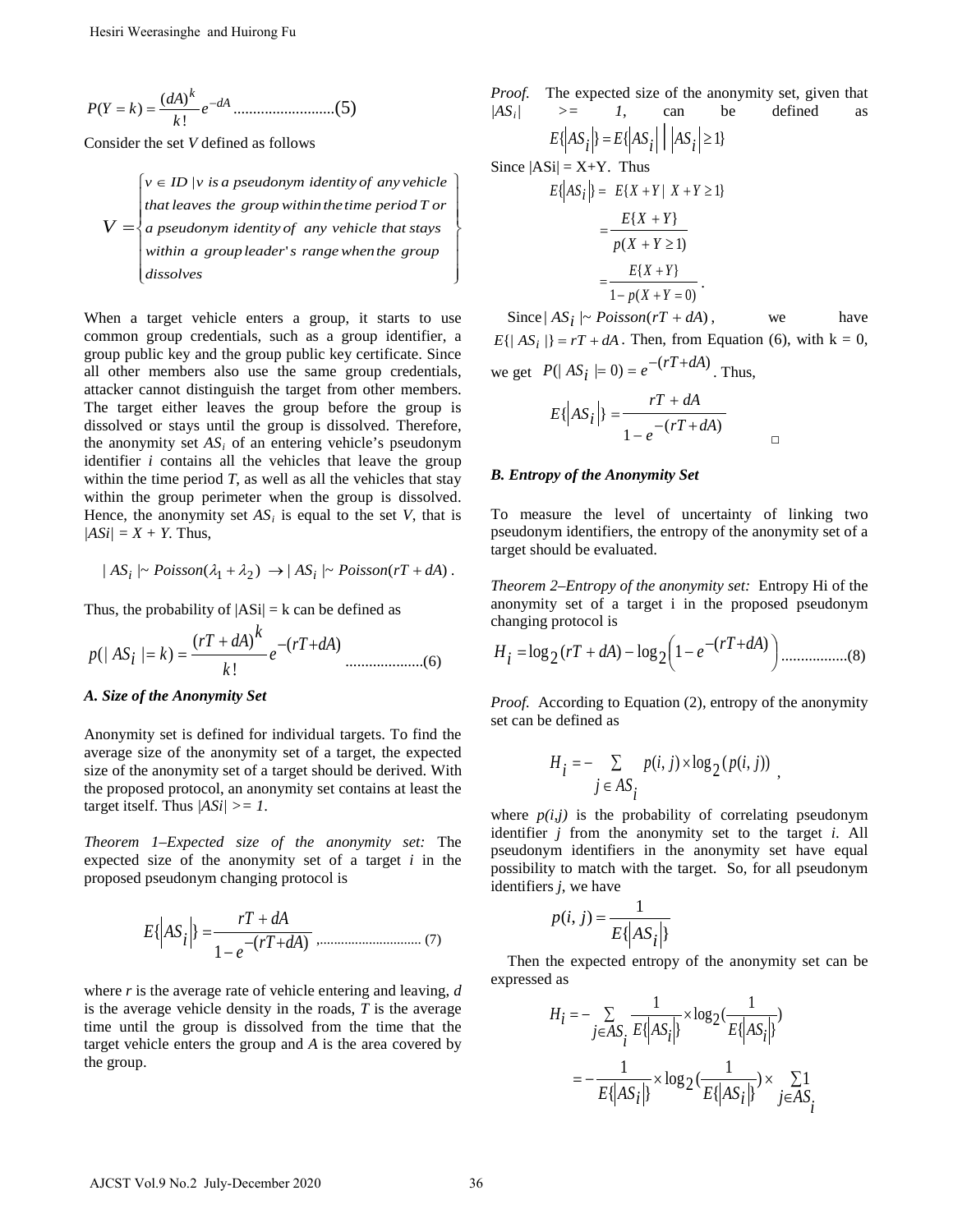$$
= -\log_2(\frac{1}{E(|AS_i|)})
$$

$$
= \log_2(E(|AS_i|))
$$

From Equation (7), we have the value for the expected size of the anonymity set. Then

$$
H_{i} = \log_2 \left( \frac{rT + dA}{1 - e^{-(rT + dA)}} \right)
$$

$$
= \log_2 (rT + dA) - \log_2 \left( 1 - e^{-(rT + dA)} \right) \square
$$

#### *C. Tracking Probability*

Tracking probability of a target is the probability that the anonymity set contains only the target itself.

*Theorem 3–Tracking probability of target i:* Tracking probability, *Pt*i of a target *i* in the proposed pseudonym changing protocol is

$$
Pt_{i} = \frac{rT + dA}{e(rT + dA) - 1}
$$
................. (9)

*Proof.* The tracking probability of a target vehicle, given that the anonymity set contains at least one vehicle, can be defined as

$$
Pt_{i} = P(|AS_{i}| = 1| |AS_{i}| \ge 1)
$$
  
= 
$$
\frac{P((|AS_{i}| = 1) \cap (|AS_{i}| \ge 1))}{P(|AS_{i}| \ge 1)}
$$
  
= 
$$
\frac{P(|AS_{i}| = 1)}{1 - P(|AS_{i}| = 0)}
$$

From Equation (3),  $P(|AS_i| = 0) = e^{-(rT + dA)}$  and

$$
P(|AS_i|=1) = (rT + dA)e^{-(rT + dA)}
$$
. Thus,

$$
Pt_{\hat{i}} = \frac{(rT + dA) e^{-(rT + dA)}}{1 - e^{-(rT + dA)}}
$$

$$
= \frac{rT + dA}{e^{(rT + dA)} - 1}.
$$

#### **VI. SIMULATIONS AND PERFORMANCE EVALUATIONS**

By using simulations, the performance of the proposed synchronized pseudonym changing (SPCP) protocol is evaluated and compared in different vehicular ad hoc network environments. The performance of the proposed scheme is evaluated in terms of size of the anonymity set, entropy of the anonymity set, and tracking probability which are described in previous sections. Moreover, theoretical models developed in previous sections are validated by these simulations.

# *A. Simulation Setup*

The Network Simulator, ns-2 [26], is used to simulate the proposed pseudonym changing protocol for VANETs. In order to absorb real mobility features of vehicular environment, Manhattan and Urban mobility scenarios generated by using GMSF [27] are used for all simulation experiments. With the Manhattan mobility scenario, vehicles are driving in a grid-based road network while with the urban scenario; vehicles are driving according to a real urban road network from a Swiss geographic information system. Further, a simple car-following model, a traffic light model and real vehicular speed patterns are employed to control vehicular mobility in all of the simulation scenarios. Physical and link layers of the ns-2 protocol stack are configured according to the IEEE 802.11p specifications [43]. Unless we explicitly state different number of vehicles, a total of 250 and 400 vehicles are evenly distributed over a 3000m X 3000m area for the urban and Manhattan scenarios, respectively. Each vehicle broadcasts safety beacons with its location and speed in every 500ms. Furthermore, RSUs are evenly distributed over the area in a way that at least one RSU is available within a communication e of every road section. Enhancing Location Privacy for Vehicular Ad Hoc Networks<br> **A. Simulation Setup**<br>
The Networks Simulator, ns-2 [26], is used to simulate the<br>
proposed pseudonym changing protocol for VANETs. In order to absorb real molecul

TABLE 1: DEFAULT SIMULATION PARAMETERS

| Group Lifetime  | 120s          |
|-----------------|---------------|
| Group Radius    | 300m          |
| Terrain area    | 3000m X 3000m |
| Simulation time | 600s          |

The above performance evaluation metrics are measured by varying three protocol parameters: the number of vehicles, group radius, and group lifetime. For each case, simulation is run for 600s and the average values of each measurement are taken from 100 simulation runs with different seed values. Table 1 lists all default parameters for the entire simulations.

#### *B. Impact of Number of Vehicles on Privacy*

First, the impact of the number of vehicles on the performance of the proposed SPCP protocol is studied by varying the number of vehicles from 100 to 400 with the increment of 50 in both urban and Manhattan scenarios. In addition, privacy of the proposed protocol is compared with the privacy of the three frequently cited protocols, silent period method [16-17] (with the silent period of 1s), REP [32] and AMOEBA [19-20] over a different number of vehicles in both urban and Manhattan scenarios. Figure 4 shows the impact of the number of vehicles in the network on the performance of the proposed protocol and the performance of the silent period method, REP and AMOEBA. As can be seen, vehicular density on roads directly affects the level of privacy provided by the proposed protocol.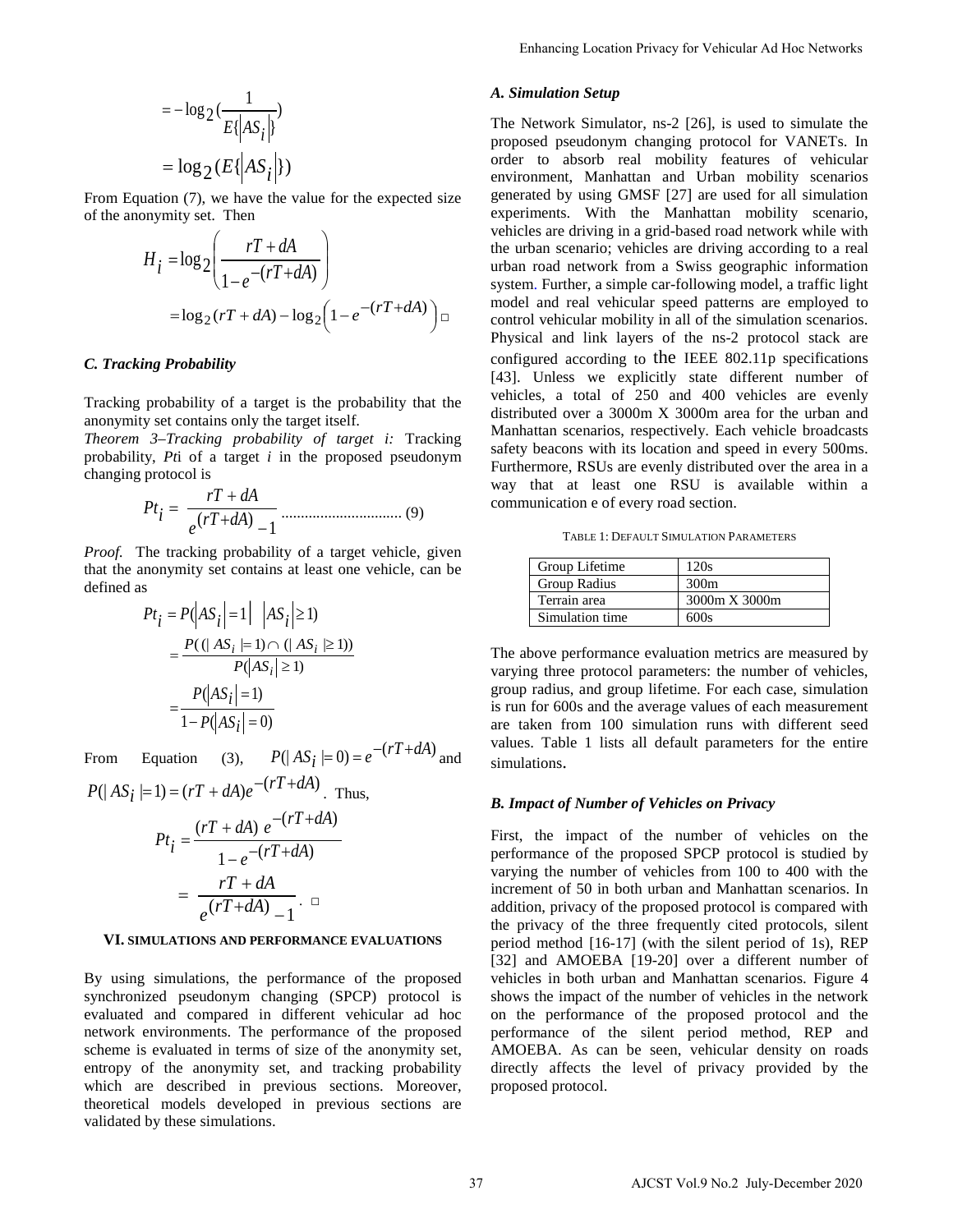In Figure 4 (a), the average values of the size of the anonymity set of a target vehicle are plotted. Since the number of vehicles that are supposed to change their pseudonyms increases with the vehicular density, a higher number of vehicles in the network always produces a higher number of members in each group. Hence, a higher vehicular density always produces a larger anonymity set and higher level of unlinkability and privacy. Further, the size of the anonymity set rapidly increases with the number of vehicles, since the anonymity set includes all group members as well as all the other vehicles in the group perimeter when the group dissolves. It can be seen that the size of the anonymity set is always larger than one.

So, the unlinkability between two successive pseudonyms of a vehicle is fully preserved by the proposed pseudonym changing protocol. Moreover, as shown in the Figure 4 (a), regardless of the number of vehicles or the length of the silent period, the silent period method always produces a smaller anonymity set than that of the proposed method since short silent periods are not long enough to make a larger anonymity set. So, the level of unlinkability produced by the silent period method is always lower than the level of unlinkability produced by the proposed method. Hence, it is obvious that the proposed protocol significantly outperforms the silent period method in terms of location privacy. However, the length of a silent period cannot be extended due to the cost of vehicular safety. Moreover, the proposed SPCP protocol always produces higher performance than REP and AMOEBA protocols. Hesiri Weerasinghe and Huirong Fu<br>
IF Egure 4 (a), the average values of the size of the size of the<br>
nonomity set of a target vehicles are sphoted. Since the<br>
number of vehicles that the average vehicle are poloed to cha



(a)Size of the Anonymity Set vs. Number of Vehicles





Fig.4 Effect of the Number of Vehicles

Figure 4 (b) shows the impact of the number of vehicles on entropy. Since the higher vehicular density reduces the ability of isolating target vehicles, the entropy also increases with the number of vehicles. Hence, higher vehicular densities always provide higher levels of uncertainty for adversaries. Moreover, the Manhattan scenario always provides a higher level of entropy than the level of entropy provided by the urban scenario due to the evenly distributed road network of the Manhattan scenario. As shown in Figure 4 (b), the silent period method always produces a lower level of entropy than that of the proposed method. As a consequence, it gives a lower level of uncertainty than the uncertainty provided by the proposed method.

As shown in Figure 4 (c), tracking probability is also affected by the number of vehicles. Even though the average minimum size of the anonymity set is not reduced to one, there is a small probability that the actual size of the anonymity set could become one if a vehicle is unable to find an existing group or another vehicle in its communication range to form a group before it changes the pseudonym. Since a higher vehicular density reduces the number of isolated vehicles, a higher number of vehicles always make smaller tracking probabilities. Moreover, as shown in Figure 4 (c), the silent period method always produces a higher tracking probability than the proposed method since smaller silent periods are not long enough to avoid spatial and temporal relationships between two successive pseudonyms. So, the possibility of tracking vehicles with the silent period method is quite higher than that of the proposed method.

As can be observed in these figures, theoretical results are fairly equivalent to the simulation results. Hence, the derived analytical models for the proposed protocol can be validated. Nevertheless, the slight deviation between theoretical and simulation results can be described as a cause of complex mobility patterns.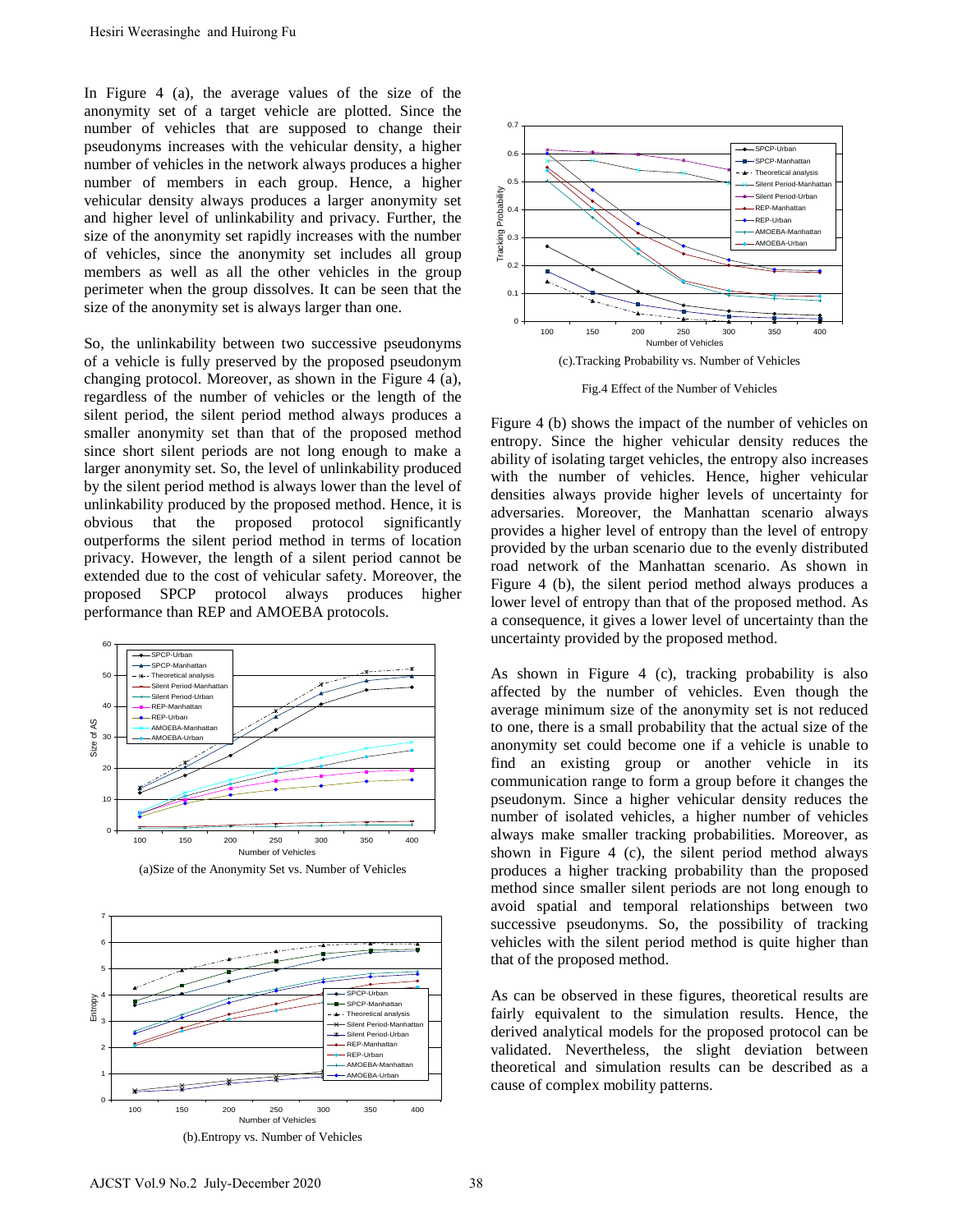# *C. Impact of Group Radius on Privacy*

In this section, the effect of group radius on the level of privacy provided by the proposed protocol is studied in Manhattan scenario. Moreover, the performance of the proposed protocol is compared with AMOEBA [20], REP [32] and silent period [16-17] methods. The group radius is varied from 100m to 700m with the increment of 100m. Several observations on Figure 5 can be made. As can be seen, the group radius directly affects the privacy performance of the proposed SPCP protocol and a higher group radius always provides a higher level of privacy. However, the group radius has a zero affect on the performance of the REP and silent period methods since the groups are not involved in these protocols.















(b) Entropy vs. Group Lifetime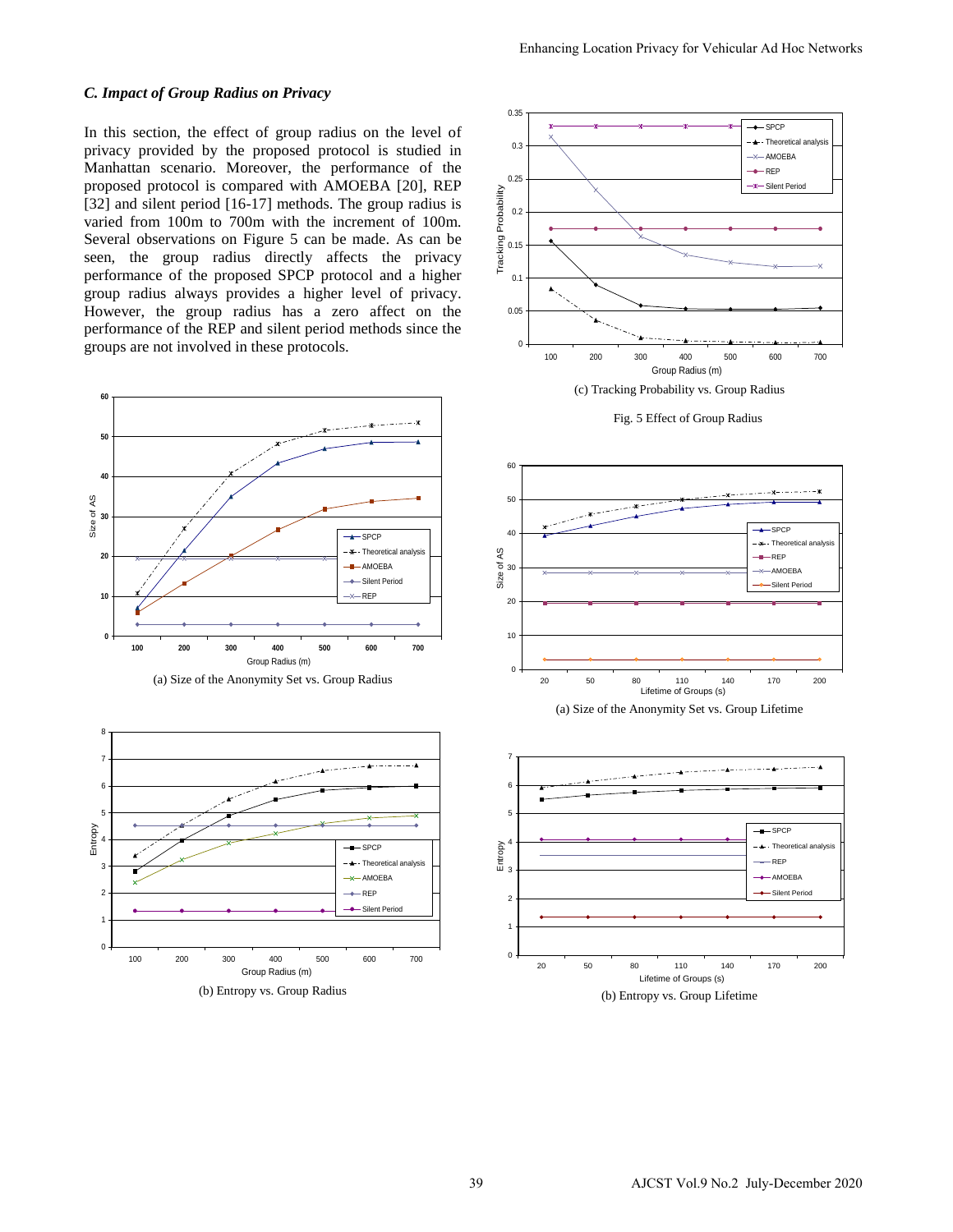

(c) Tracking Probability vs. Group Lifetime

#### Fig.6 Effect of Group Lifetime

The impact of the group radius on the size of the anonymity set of a target vehicle is illustrated in Figure 5 (a). A group with a higher radius can have more members and more vehicles in the group perimeter than a group with a lower radius since the radius defines the group boundaries. Hence, with a higher group radius, a larger number of member vehicles simultaneously change their pseudonyms, which results in a higher level of unlinkability. As shown in the figure, sizes of the anonymity set rapidly increase with the group radius.

Figure 5 (b) shows how the group radius affects the entropy. Similar to the anonymity set, the entropy also increases with the group radius. Since a higher radius always produces large groups with more group members, this makes it more difficult for adversaries to distinguish their targets from other group members.

Hence, a higher group radius provides a higher level of uncertainty in tracking, so that it always produces a higher level of entropy.It should be further noticed that the size of the anonymity set and the entropy rapidly increase with the group radius only until the radius reaches 400m. However, further increase of the group radius does not make significant improvement since larger distances between members and the group leader make loosened connectivity within the group so that some members may have to frequently change the group before changing a pseudonym.

The impact of the group radius on tracking probability is shown in Figure 5 (c). Although, the average size of the anonymity set is always greater than one, there is a very small probability that the actual size of the anonymity set for some vehicles becomes one.

This implies that even though most of the groups contain a large number of member vehicles, a few of the groups might only contain a single vehicle. Hence, there is a very small probability of tracking vehicles when they change their pseudonyms. The probability of vehicular tracking decreases with the increase of the group radius until the

radius reaches 300m, since a higher group radius reduces the adversary's ability to isolate target vehicles. When the radius is further raised, the tracking probability slightly increases due to the loosened connectivity between group members and the group leader.

# *D. Impact of Group Lifetime on Privacy*

Here, the impact of group lifetime on the proposed SPCP protocol is studied in Manhattan scenario by varying group lifetime from 20s to 200s with the increment of 30s. Moreover, the performance of the proposed protocol is compared with AMOEBA [20], REP [32] and silent period [16-17] methods. Figure 6 shows the impact of group lifetime on the location privacy provided by the proposed SPCP protocol. However, the group lifetime has a zero affect on the performance of the AMOEBA, REP and silent period methods since the groups are not involved in REP and silent period method and lifetime is not a parameter in AMOEBA protocol.

In Figure 6 (a), average values of the size of the anonymity set of a target vehicle have been shown. As shown in the figure, the size of the anonymity set is not significantly affected by the group lifetime, since the group lifetime has very little impact on the total number of members in a group. Even though the impact of the group lifetime is very little, the size of the anonymity set of a target vehicle slightly increases with the group lifetime.

Figure 6 (b) shows how the group lifetime affects the entropy, and as can be seen, the affect of the group lifetime on the entropy is negligible. Hence, by increasing the lifetime of a group, we cannot expect a better level of entropy from the proposed protocol.

Finally, the impact of the group lifetime on the tracking probability is evaluated, and the simulation results are presented in Figure 6 (c). Even though the size of the anonymity set and entropy are not noticeably affected by the group lifetime, with the proposed protocol, tracking probability is significantly affected by the group lifetime.

This is because spatial and temporal relationships between two consecutive pseudonyms of a member vehicle highly depend on the group lifetime. Since a longer group lifetime reduces these relationships between pseudonyms, the tracking probability, as shown in the figure, exponentially decreases with the increase in the group lifetime until the lifetime reaches 110s.

However, further increase of the lifetime does not significantly improve the privacy since larger lifetime may eventually cause members to quit the group before the end of the group lifetime due to higher dynamic nature. Therefore, higher lifetime is not recommended for temporary groups since it decreases the privacy performance.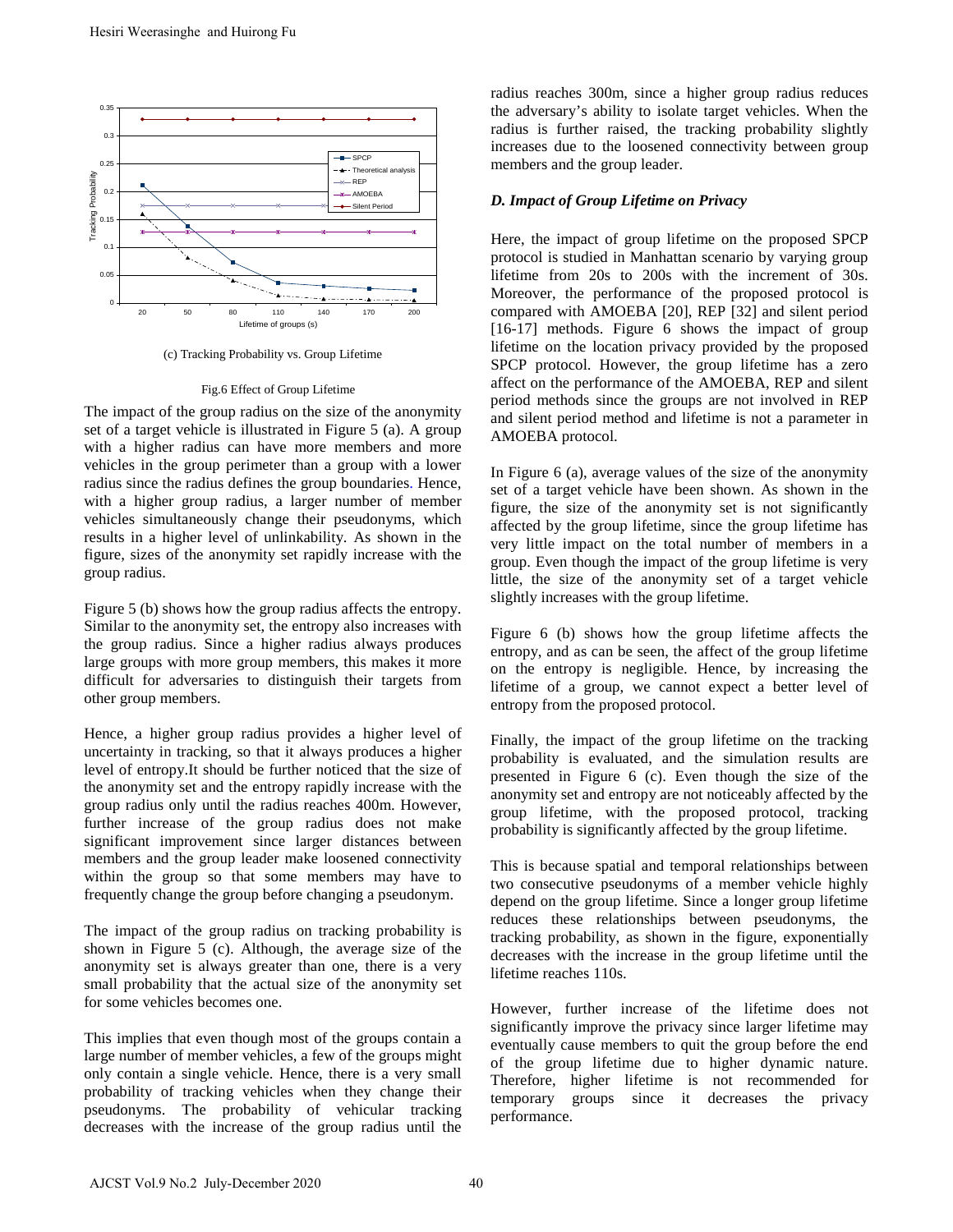### **VII. OVERHEAD OF THE PROPOSED PROTOCOL**

In this section, the computational and communication efficiency and the overhead of the proposed protocol are evaluated. In addition to usual communication activities, the proposed protocol introduces two other communication scenarios, group forming and group joining, which introduce additional communication and computing operations to the network. Here, we consider the communication and processing delay and the bandwidth overhead of the proposed protocol. With the group forming phase, the group public key certificate request and the response messages between a vehicle and the CA introduce some additional overhead to VANETs. A request message contains a group public key (28 bytes), a pseudo identifier (4 bytes), a timestamp (2 bytes), an ECDSA signature (40 bytes) and a public key certificate (121 bytes), so that each request message is 195 bytes long. A response message contains a group public key certificate (121 bytes), the CA's signature (40 bytes) and some other required parameters such as a group identifier (4 bytes), a temporary addresses range (4 bytes) and a timestamp (2 bytes). Hence, the response is totally 171 bytes. However, this group forming process is executed only when a vehicle needs to change its key with no other neighboring groups available to join. Therefore, these request and response messages do not make significant bandwidth overhead in VANETs.

Another two additional messages are introduced to the VANETs by group joining phase. Group joining request from a vehicle to a group leader contains position (2 bytes), speed (2 bytes), pseudo identifier (4 bytes) and timestamp (2 bytes) in addition to the message signature (40 bytes) and public key certificate (121 bytes), which totals 171 bytes. Meanwhile, the response from a group leader totally costs 159 bytes which contains the group identifier (4 bytes), the member private key (28 bytes), the timestamp (2 bytes), the address range (4 bytes) and the group public key certificate (121 bytes).

Next, the computational efficiency for both group forming and group joining phases is evaluated. Figure 7 shows the communication delay and the success probability for both group forming and group joining operations. Elliptic Curve Cryptographic (ECC) operations such as pairing operations and point multiplications are the two main time consuming operations in all of these functions. According to [44], the latest OBU includes a specifically designed cryptoaccelerator that can compute around 2500 ECC operations per second. With these specifications, a pairing operation costs 0.4ms and a point multiplication operation only costs 0.06ms. Therefore, both the ECDSA signature verification and certificate verification can be done in less than 1ms, and a certificate can be created within 0.5ms.

Figure 7 (a) shows that the average group forming time varies with the vehicular densities. This time includes the time for two signature verifications, two signature creations and an encryption/decryption in addition to the

communication delay between a vehicle and the CA through a RSU. Since a vehicle only forms a group if it cannot find an existing group in the neighborhood, the number of group formations does not significantly increase with the number of vehicles. Even though vehicle density does not significantly affect the group forming delay, the delay slightly increases with the density since these vehicles create higher wireless traffic in the neighborhood. The success probability of forming groups is shown in Figure 7 (b), and the success ratio slightly decreases with the traffic density due to the increase of wireless traffic in the neighborhood. The average group joining delay for a vehicle is shown in Figure 7 (c). This delay includes two verifications, a signature creation and encryption/decryption operations between a vehicle and a group leader. Group joining delay also increases with the vehicular density due to the increase of wireless traffic in the neighborhood and the increase of simultaneous group joining requests from other neighboring vehicles. Enhancing Location Privacy for Vehicular Ad Hoc Networks<br>
a RSU, Simca a which end the CA drung<br>
in a RSU, Simca a which end the Ca drung formation and<br>
in contring more in the registerative location and the red formation

# **VIII. RELATED WORKS**

Even though, many research efforts have been done to improve the performance of VANETs, many of the security and privacy issues have yet to be addressed [1-6, 13, 45, 47]. Basic security architecture for VANETs was presented by [2] and [3]. Raya et al. [4] proposed frequently changing pseudonyms to provide anonymous communications in VANETs, and suggested to change these pseudonyms only when vehicles change their direction. Further, other research works [6, 11, 38, 40, 41] analysed the effect of frequently changing keys and pseudonyms on the accuracy and efficiency of the VANET protocols and applications. Protocols proposed in [13, 14, 30, 31, 38, 39] specifically focus on privacy-preserving key management schemes for VANET to provide anonymous communication. In [40], authors proposed a cross-layer privacy scheme for VANETs to avoid link-layer and network-layer tracking while changing pseudonyms.

Many research studies have been conducted to protect users from location privacy threats in mobile networks. Since most of these works are based on the anonymity and unlinkability, these location privacy protection methods have focused on improving the unlinkability among locations of a moving object. In [15], Beresford introduced MIX zones for mobile users to change pseudonyms. A MIX zone is an isolated area where none of the outsiders can listen to the inside communications and the users in the MIX zone cannot access any outside services. Therefore, outsiders cannot track movements of mobile objects in the MIX zone while mobile objects change their pseudonyms. However, using spatial and temporal relationships between two positions of a mobile user, others can map its two successive pseudonym identifiers. Further, these types of isolated zones are not feasible for VANETs due to its unrestricted and open nature of communications.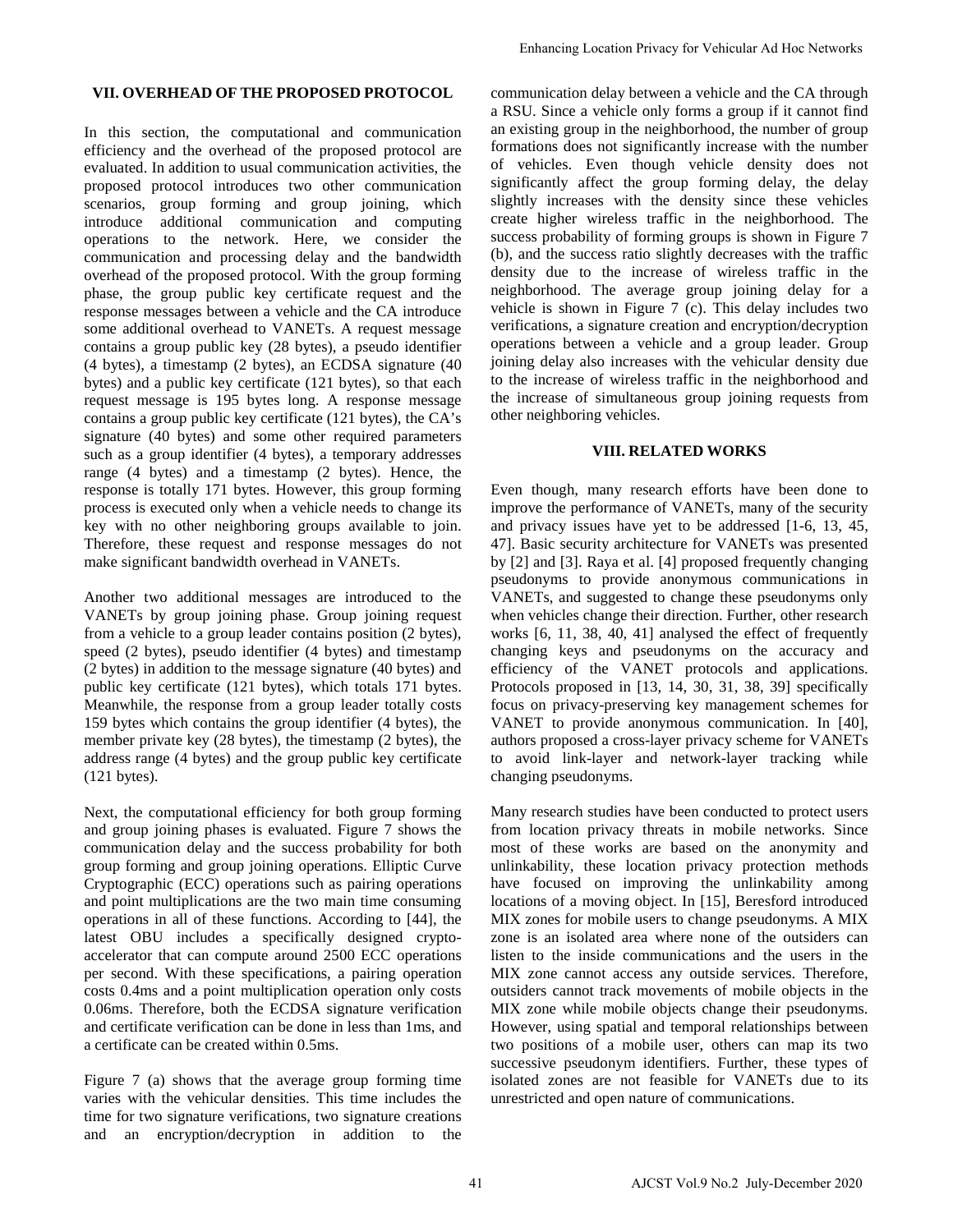A similar concept is also proposed for VANETs by [41] in which road sections are categorized into two types of zones: observed zones and unobserved zones. Unobserved zones, areas where vehicles usually change their direction and speed, are pre-defined and reserved for changing pseudonyms. Although this makes it difficult for adversaries to predict the exact movements of vehicles within the unobserved zones, it is easy to deploy some specific eavesdropping techniques since these zones are predefined. Freudiger and Raya [18] proposed cryptographic mix zones (CMIX), pre-defined zones in junctions for changing pseudonyms, to protect the location privacy in VANETs. Within the CMIX zones, all the vehicles use encrypted communications by using a shared secret key acquired from the designated RSU in the zone. Therefore, this method protects all the sensitive information which can be used for tracking vehicles from outsiders. However, with this method, anyone who has the shared secret key can read all the messages and can easily map two pseudonym identifiers. Furthermore, since these zones are pre-defined, adversaries can specifically monitor these zones to map the pseudonyms. If the RSUs in the zone are compromised, adversaries can easily track the vehicles since they can easily acquire the shared secret key for the zone. The random silent period method was proposed to overcome movement tracking in mobile networks [16-17]. Hesiri Weerasinghe and Huirong Fu<br>
Similar concept is also proposed for VANETs by [41] in<br>
Subserved zones are calegorized into two types of zones.<br>
Subserved zones where which is nature to the extent direction and<br>
subse











Fig. 7 Performance Overhead

With this method, mobile nodes turn off their transmitters for a period of time (silent period) and update their pseudonyms to protect location privacy by assuming that mobile nodes cannot be tracked unless they are communicating. However, the silent period has to be long enough to avoid temporal and spatial relationships between two successive pseudonyms. Nevertheless, longer silent periods may not be suitable for VANETs since life-critical safety applications require frequent exchange of safety messages in the neighbourhood. Hence, the length of the silent period is bounded by the interval of safety messages, which causes the trade off between privacy and safety of the vehicle.

AMOEBA [19-20] also uses extended random silent periods for changing pseudonyms. With this method, only a selected set of member vehicles actively participate in data probing and other applications. Since the safety application requires frequent information from all neighbouring vehicles for higher accuracy of the life-critical situations, this method is not suitable for safety and cooperative driving applications other than data probing and online services. Moreover, with this method, group members cannot directly communicate with non-member vehicles in the neighbourhood, so that critical safety applications may not be possible in the neighbourhood. More importantly, the deactivated transceivers in any vehicle are not suitable for any lifecritical safety applications in VANETs.

The work done in Buttyan et al. [42] is an implicit combination of MIX zones and silent periods, which inherits drawbacks of both of the schemes. Furthermore, even with the lower speeds, silent periods are not recommended in road junctions since auto accidents are frequent in junctions.

Zhang et al. [31] used encrypted communications to protect the privacy of vehicles. Each vehicle uses a unique symmetric session key acquired from a RSU in the neighbourhood for its communications within the neighbourhood. Since each vehicle shares its session key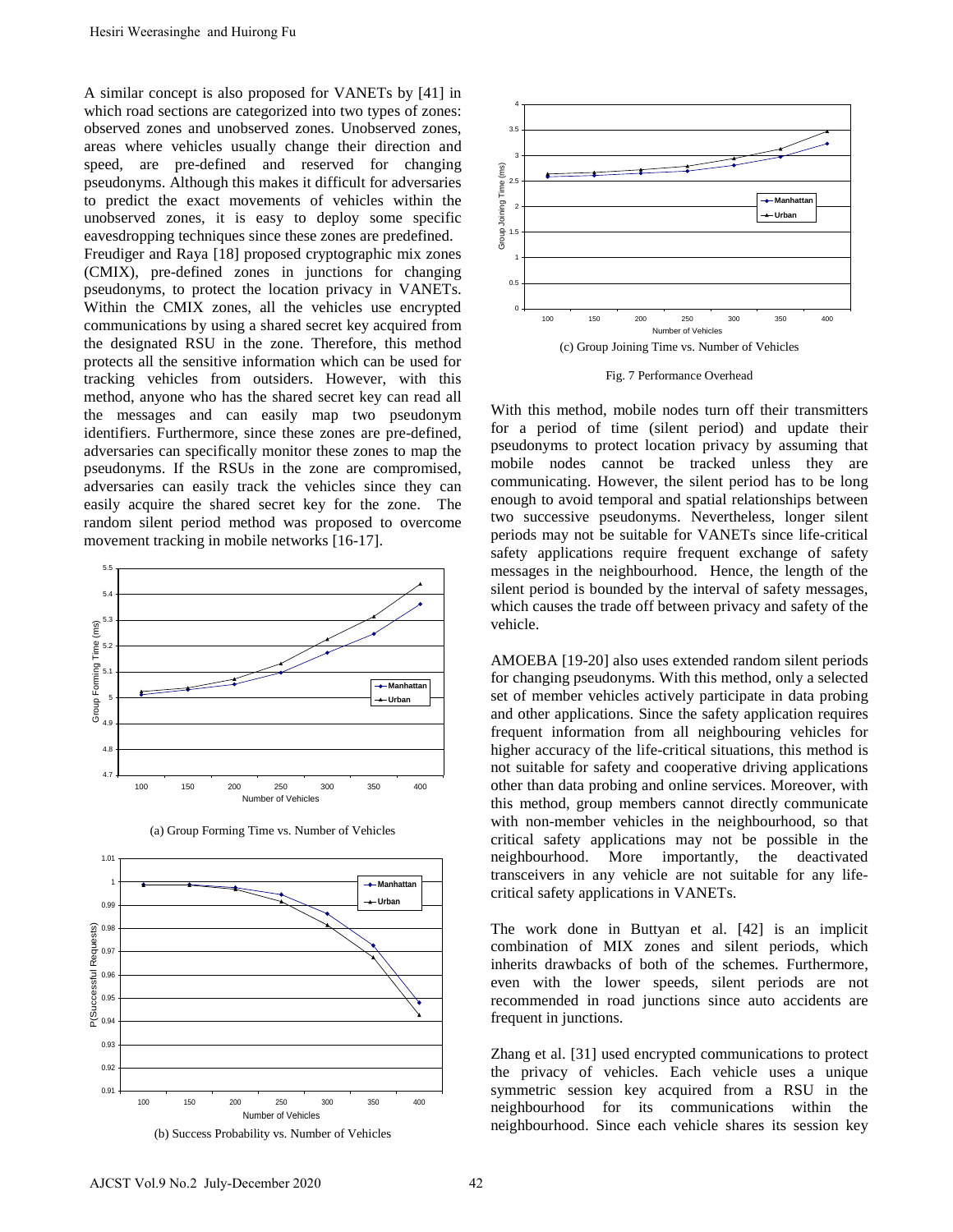only with the neighbouring RSU, all the messages coming from the neighbouring vehicles can only be authenticated and verified by the RSU. Therefore, the RSU has to periodically distribute the validity information of all received messages over the neighbourhood. Since a vehicle cannot authenticate receiving messages itself and has to wait for verifications from the RSU, this method is not suitable for real-time, life-critical safety applications.

The REP protocol proposed in [32] focuses on protecting location privacy only under the Global Passive Adversaries. Since the time period between two consecutive pseudonyms is extremely small, the local adversaries who are tracking the vehicle movements can link two successive pseudonyms by using spatial and temporal relationships between these two pseudonyms. Even though a vehicle changes its pseudonym in a dense zone, this method cannot provide any privacy enhancement unless other vehicles change their pseudonyms at the same time.

In addition, to preserve the anonymity and unlinkabilty in VANETs, complete group signature based protocols such as GSIS [14] and hybrid methods [38] have been proposed. Even though group signature methods successfully provide unlinkability among different messages of the same vehicle, higher computational cost of revoking malicious vehicles makes these protocols not suitable for large scale mobile networks like VANETs. With the group signatures, every non-malicious member has to recalculate group parameters at each of the revocation to avoid malicious members. Since efficient and accurate revocation cannot be achieved with large number of vehicles, long-term group management is not feasible in VANETs. Moreover, changing pseudonyms individually may not avoid movement tracking of a vehicle since adversaries can simply link a new pseudonym to the previous pseudonym if no one else changes its pseudonym. As a consequence, most of these protocols assume that at least one more vehicle is also changing its pseudonym within the same period. But the dynamic nature of VANETs may not guarantee this assumption.

### **IX. CONCLUSIONS**

In this paper, the problem of location tracking in VANETs was addressed. Considering the unique characteristics of VANETs, a group based pseudonym changing protocol is proposed to enhance the location privacy in VANETs. By joining to a group, vehicles can change the spatial and temporal properties of two successive positions of the vehicles that significantly reduce the ability to linking two successive pseudonym identifiers by the adversary. Since this method does not use any kind of silent periods, it can be applied in both safety communication and online service access scenarios without affecting the required level of safety. Performance evaluation and comparison showed that the proposed method provides significantly higher level of privacy over the silent period approach. Furthermore, it showed that the proposed protocol can be used with

different mobility scenarios and different vehicular densities. The evaluation results further indicate that this protocol can be efficiently used with a wide range of parameters, such as group radius and group lifetime. Enhancing Location Privacy for Vehicular Ad Hoc Networks<br>
different vehicles)<br>
different vehicles of the controlling controlling controlling products<br>
product on the efficiently sued with a wide transportation Products<br>

#### **REFERENCES**

- [1] M. E. Zarki, S. Mehrotra, G. Tsudik and N. Venkatasubramanian, "Security issues in a future vehicular network," *in Proc. of the European Wireless Workshop*, 2002.
- [2] J.-P. Hubaux, S. Capkun and J. Luo, "The security and privacy of smart vehicles," IEEE *Security & Privacy*, Vol. 2, No. 3, pp. 49–55, 2004.
- [3] M.Raya and J.-P. Hubaux, "Security aspects of inter-vehicle communications," in Proc. of Swiss Transport Research Conference, 2005.
- [4] M. Raya and J.-P. Hubaux, "The security of vehicular ad hoc neworks," in Proc. of the ACM Workshop on Security of Ad hoc and Sensor Networks (SASN), 2005, pp. 11– 21.
- [5] M. Raya and J-P. Hubaux. "Securing Vehicular Ad Hoc Networks", *Journal of Computer Security*, Special Issue on Security of Ad Hoc and Sensor Networks, Vol. 15, No. 1, pp. 39 - 68, 2007.
- [6] F. Dotzer, "Privacy issues in vehicular ad hoc networks," in Proc. of the Workshop on Privacy Enhancing Technologies (PET), 2005, pp. 197–209.
- [7] M. Gruteser and D. Grunwald, "Anonymous usage of location-based services through spatial and temporal cloaking," in Proc. of the ACM International Conference on Mobile Systems MobiSys, pp. 31–42, 2003,
- [8] S. Kato, S. Tsugawa, K. Tokuda, T. Matsui and H. Fujii, "Vehicle control algorithms for cooperative driving with automated vehicles and intervehicle communications," *IEEE Trans. on Intelligent Transportation Systems*, Vol. 3, No. 3, pp. 155–161, Sep 2002.
- [9] R. Hochnadel and M. Gaeta, "A look ahead network (LANET) model for vehicle-to-vehicle communications using DSRC," in Proc. of World Congress on Intelligent Transportation Systems, 2003.<br>
[10] ITS probe vehicle techniques
- probe vehicle techniques.[Online]. Available:http://tti.tamu.edu/documents/FHWA-PL-98-035 c5.pdf.
- [11] E. Schoch, F. Kargl, T. Leinmuller, S. Schlott and P. Papadimitratos, "Impact of Pseudonym Changes on Geographic Routing in VANETs," in Proc. of the European Workshop on Security and Privacy in Ad hoc and Sensor Networks (ESASpp. pp.43–57, ), 2006,
- [12] M. Raya, A. Aziz and J.-P. Hubaux, "Efficient secure aggregation in VANETs," in Proc. of the 3rd international workshop on Vehicular Ad hoc Networks (VANET), pp. 67–75, 2006.
- [13] Chun-Ta Li, Min-Shiang Hwang and Yen-Ping Chu, "A secure and efficient communication scheme with authenticated key establishment and privacy preserving for vehicular ad hoc networks," *Journal of computer Communication*, article in press.
- [14] X. Lin, X. Sun, P.-H. Ho and X. Shen, "GSIS: A Secure and Privacy-Preserving Protocol for Vehicular Communications. *IEEE Transactions on Vehicular Technology*," Vol. 56, No. 6, pp. 3442- 3456, 2007.
- [15] A. R. Beresford, "Location privacy in ubiquitous computing," Ph.D. dissertation, University of Cambridge, 2004.
- [16] L. Huang, K. Matsuura, H. Yamane and K. Sezaki, "Enhancing wireless location privacy using silent period," in Proc. of the IEEE Wireless Communications and Networking Conference (WCNC), pp. 1187–1192, 2005.
- [17] L. Huang, K. Matsuura, H. Yamane and K. Sezaki, "Towards modeling wireless location privacy," in Proc. of the Workshop on Privacy Enhancing Technologies (PET), pp. 59–77, 2005.
- [18] J. Freudiger, M. Raya and M. Felegyhazi, "Mix-Zones for location privacy in vehicular networks", WiN-ITS 2007, Vancouver, Canada.
- [19] K. Sampigethaya, L. Huang, M. Li, R. Poovendran, K. Matsuura and K. Sezaki, "CARAVAN: Providing location privacy for VANET," in Proc. of the Workshop on Embedded Security in Cars (ESCAR), 2005.
- [20] K. Sampigethaya, M. Li, L. Huang and R. Poovendran, "AMOEBA: Robust location privacy scheme for VANET", IEEE Journal on *Selected Areas in communications* Vol. 25, No. 8, pp. 1569-1589, 2007.